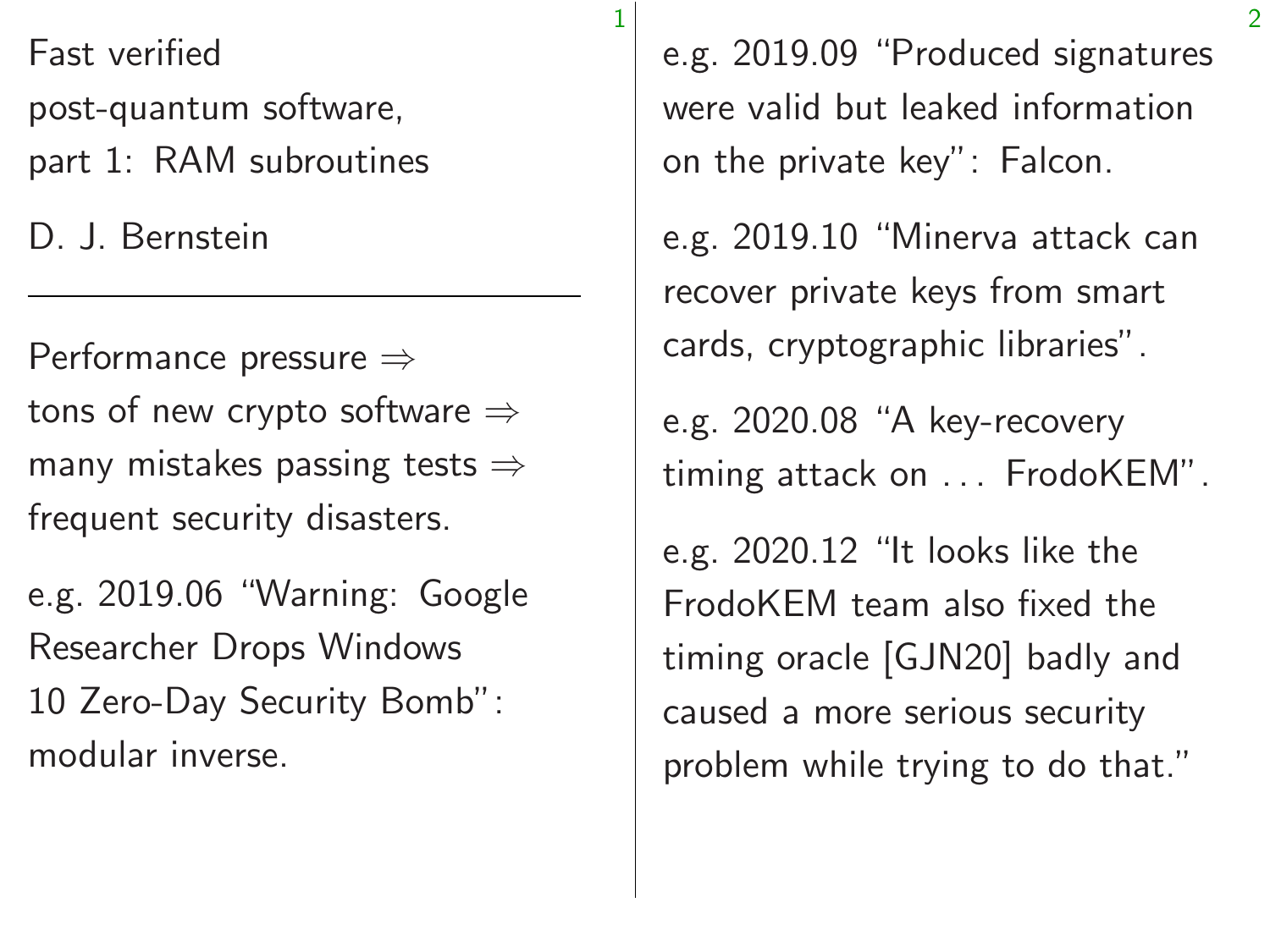### ified

antum software,

RAM subroutines

1

ernstein

ance pressure  $\Rightarrow$ 

 $new$  crypto software  $\Rightarrow$ 

istakes passing tests  $\Rightarrow$ security disasters.

9.06 "Warning: Google er Drops Windows

Day Security Bomb":

inverse.

e.g. 2020.08 "A key-recovery timing attack on ... FrodoKEM". 2

### Many fu

Keccak "Keccak  $>$ 20 opt of Kecca Also, for many fu

e.g. 2019.09 "Produced signatures were valid but leaked information on the private key": Falcon.

e.g. 2019.10 "Minerva attack can recover private keys from smart cards, cryptographic libraries".

e.g. 2020.12 "It looks like the FrodoKEM team also fixed the timing oracle [GJN20] badly and caused a more serious security problem while trying to do that."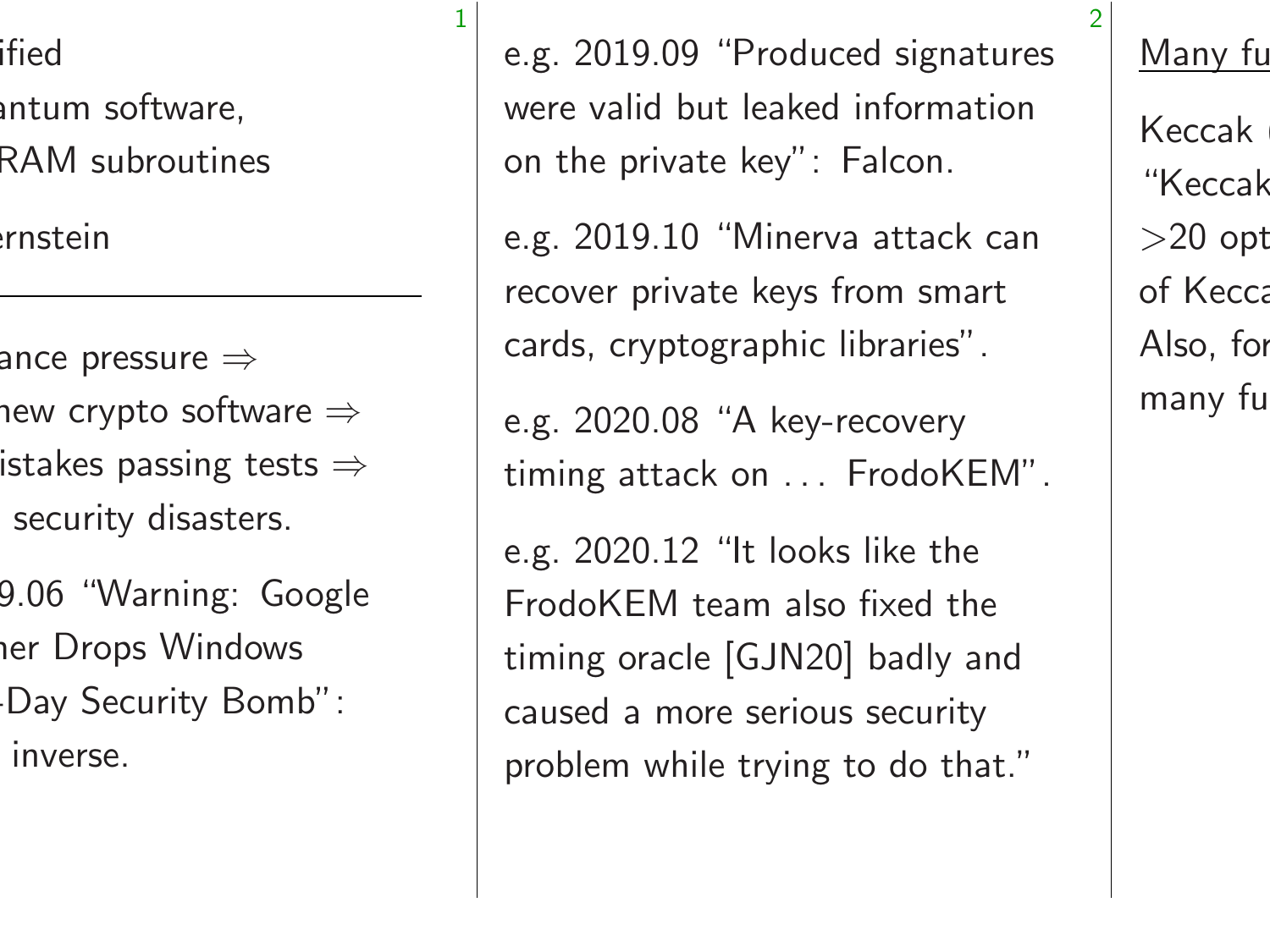ware, outines 1

 $ure \Rightarrow$ 

 $\circ$  software  $\Rightarrow$ 

ssing tests  $\Rightarrow$ lisasters.

ning: Google

Windows

rity Bomb":

e.g. 2020.08 "A key-recovery timing attack on ... FrodoKEM".

#### Many functions  $\times$

Keccak (SHA-3) t "Keccak Code Pac >20 optimized im of Keccak: AVX2, Also, for "parallel many further impl

e.g. 2019.09 "Produced signatures were valid but leaked information on the private key": Falcon.

e.g. 2019.10 "Minerva attack can recover private keys from smart cards, cryptographic libraries".

e.g. 2020.12 "It looks like the FrodoKEM team also fixed the timing oracle [GJN20] badly and caused a more serious security problem while trying to do that."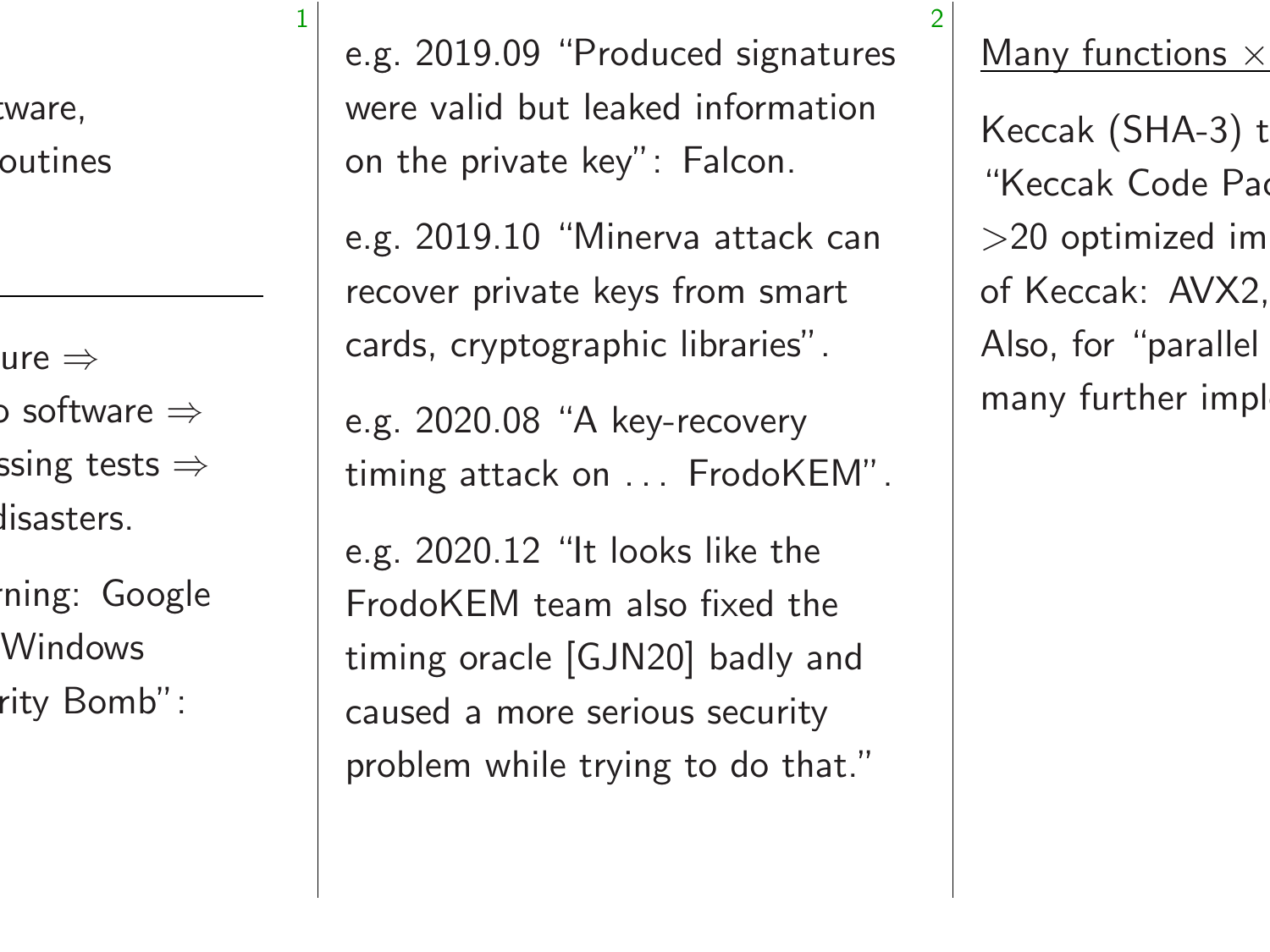e.g. 2020.08 "A key-recovery timing attack on ... FrodoKEM". 2

egle.

 $\Rightarrow$ 

 $\Rightarrow$ 

 $\frac{1}{2}$ 

#### Many functions  $\times$  many CP

### Keccak (SHA-3) team maint "Keccak Code Package" wit >20 optimized implementat of Keccak: AVX2, NEON, e Also, for "parallel Keccak", many further implementations.

e.g. 2019.09 "Produced signatures were valid but leaked information on the private key": Falcon.

e.g. 2019.10 "Minerva attack can recover private keys from smart cards, cryptographic libraries".

e.g. 2020.12 "It looks like the FrodoKEM team also fixed the timing oracle [GJN20] badly and caused a more serious security problem while trying to do that."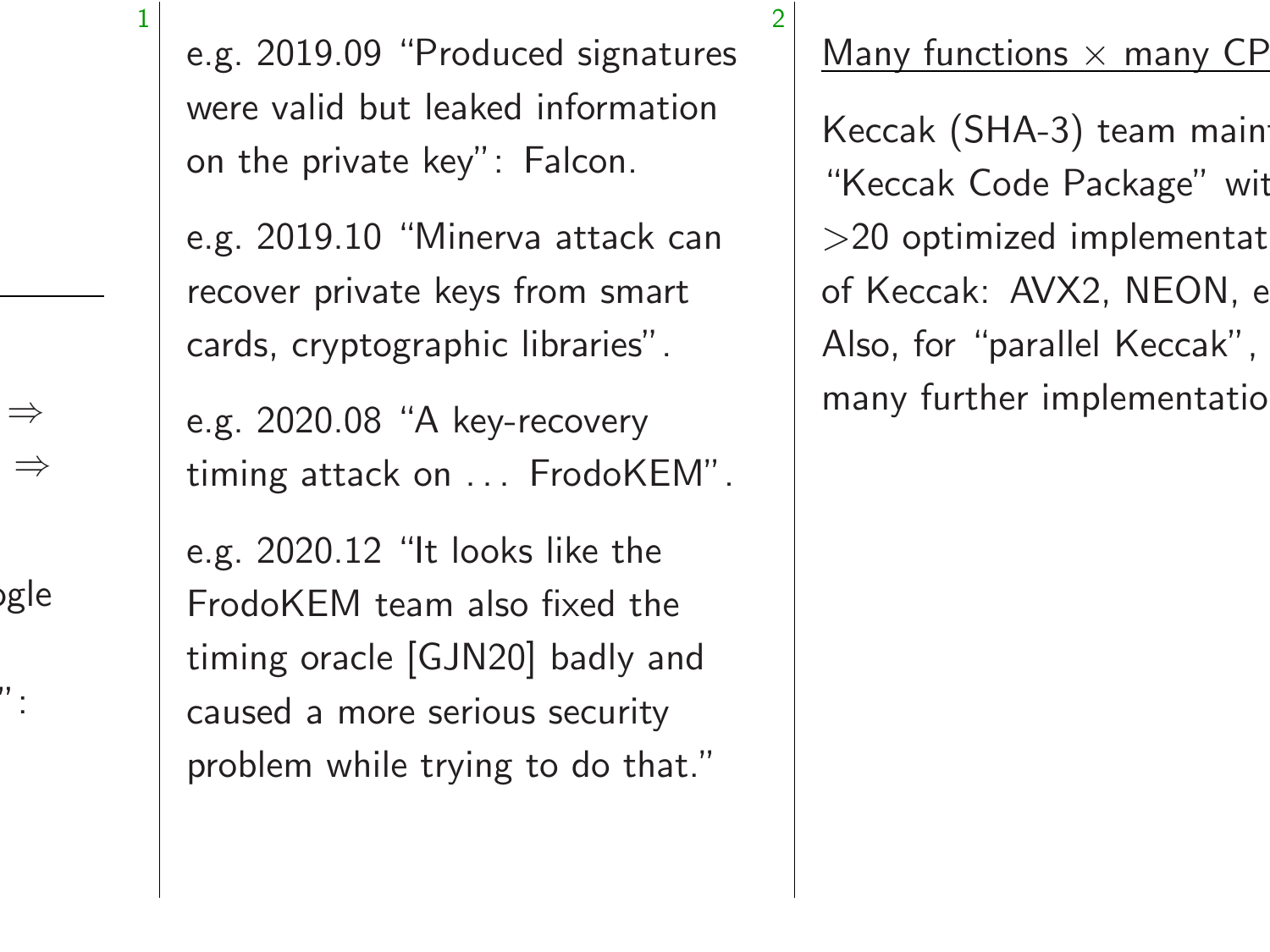Many functions  $\times$  many CPUs

e.g. 2019.09 "Produced signatures were valid but leaked information on the private key": Falcon.

e.g. 2020.08 "A key-recovery timing attack on ... FrodoKEM".

e.g. 2019.10 "Minerva attack can recover private keys from smart cards, cryptographic libraries".

e.g. 2020.12 "It looks like the FrodoKEM team also fixed the timing oracle [GJN20] badly and caused a more serious security problem while trying to do that."

Keccak (SHA-3) team maintains "Keccak Code Package" with *>*20 optimized implementations of Keccak: AVX2, NEON, etc. Also, for "parallel Keccak", many further implementations.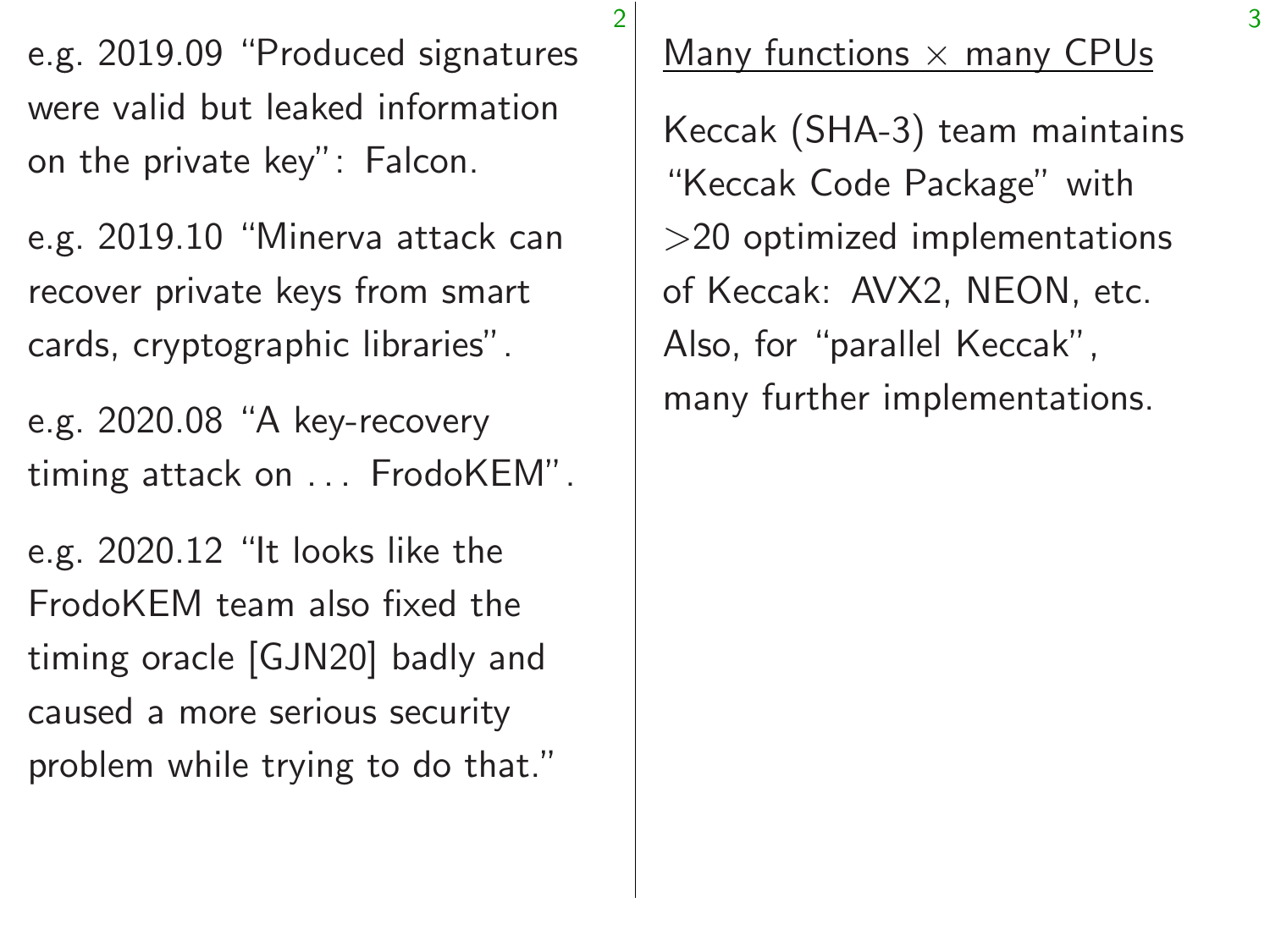Many functions  $\times$  many CPUs

e.g. 2019.09 "Produced signatures were valid but leaked information on the private key": Falcon.

e.g. 2020.08 "A key-recovery timing attack on ... FrodoKEM".

e.g. 2019.10 "Minerva attack can recover private keys from smart cards, cryptographic libraries".

e.g. 2020.12 "It looks like the FrodoKEM team also fixed the timing oracle [GJN20] badly and caused a more serious security problem while trying to do that."

Keccak (SHA-3) team maintains "Keccak Code Package" with *>*20 optimized implementations of Keccak: AVX2, NEON, etc. Also, for "parallel Keccak", many further implementations.

Why not portable C code using "optimizing" compiler? Slower.

- 
- 
-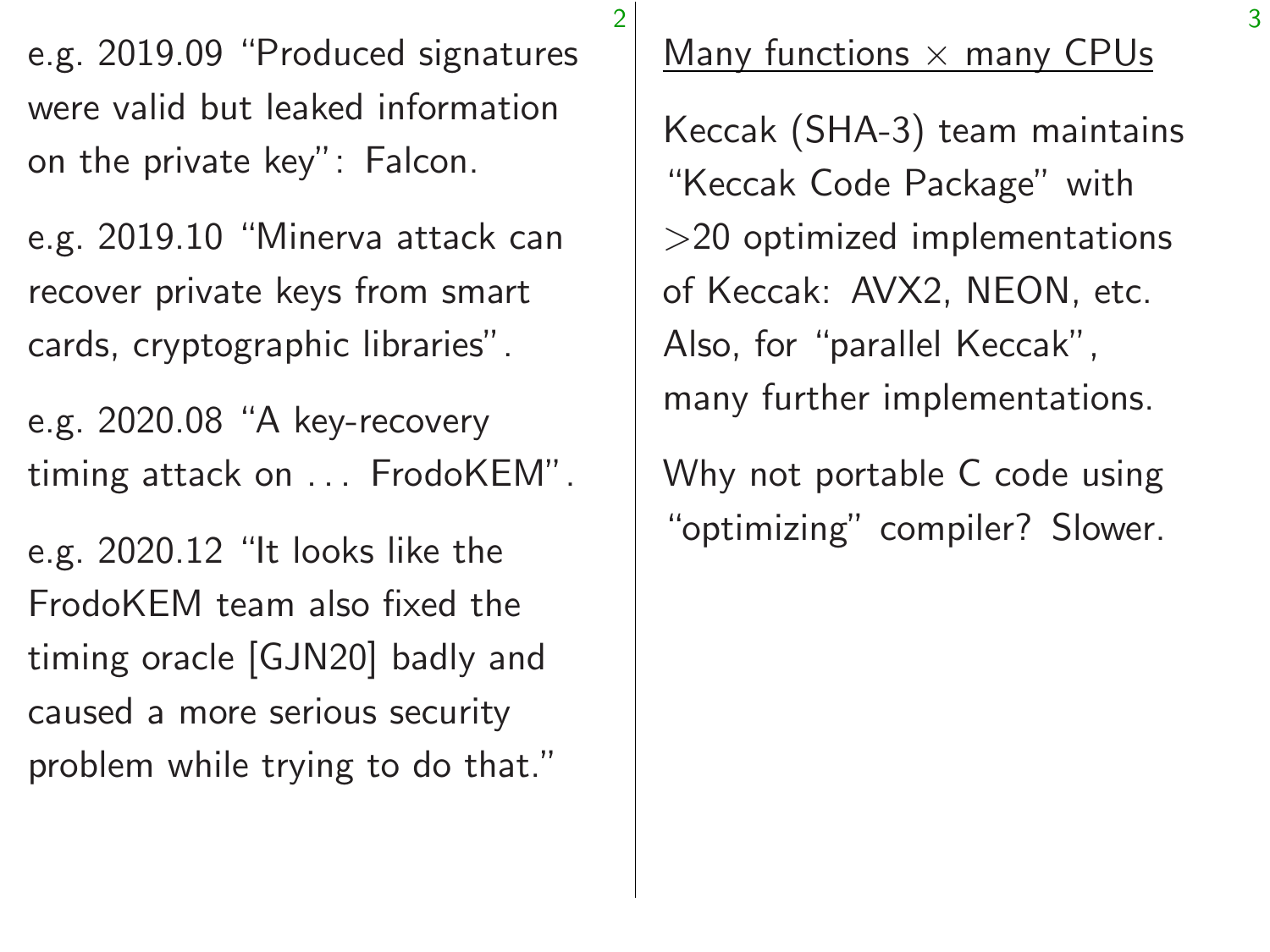Many functions  $\times$  many CPUs

e.g. 2019.09 "Produced signatures were valid but leaked information on the private key": Falcon.

e.g. 2020.08 "A key-recovery timing attack on ... FrodoKEM".

e.g. 2019.10 "Minerva attack can recover private keys from smart cards, cryptographic libraries".

e.g. 2020.12 "It looks like the FrodoKEM team also fixed the timing oracle [GJN20] badly and caused a more serious security problem while trying to do that." Why not portable C code using "optimizing" compiler? Slower. 3

- 
- 
- 
- 
- 
- 
- 

Keccak (SHA-3) team maintains "Keccak Code Package" with *>*20 optimized implementations of Keccak: AVX2, NEON, etc. Also, for "parallel Keccak", many further implementations.

Post-quantum crypto is going down same path: AVX2, ARM Cortex-M4, Cortex-A7, Cortex-A53, Zen, AVX-512, RISC-V, *: : :*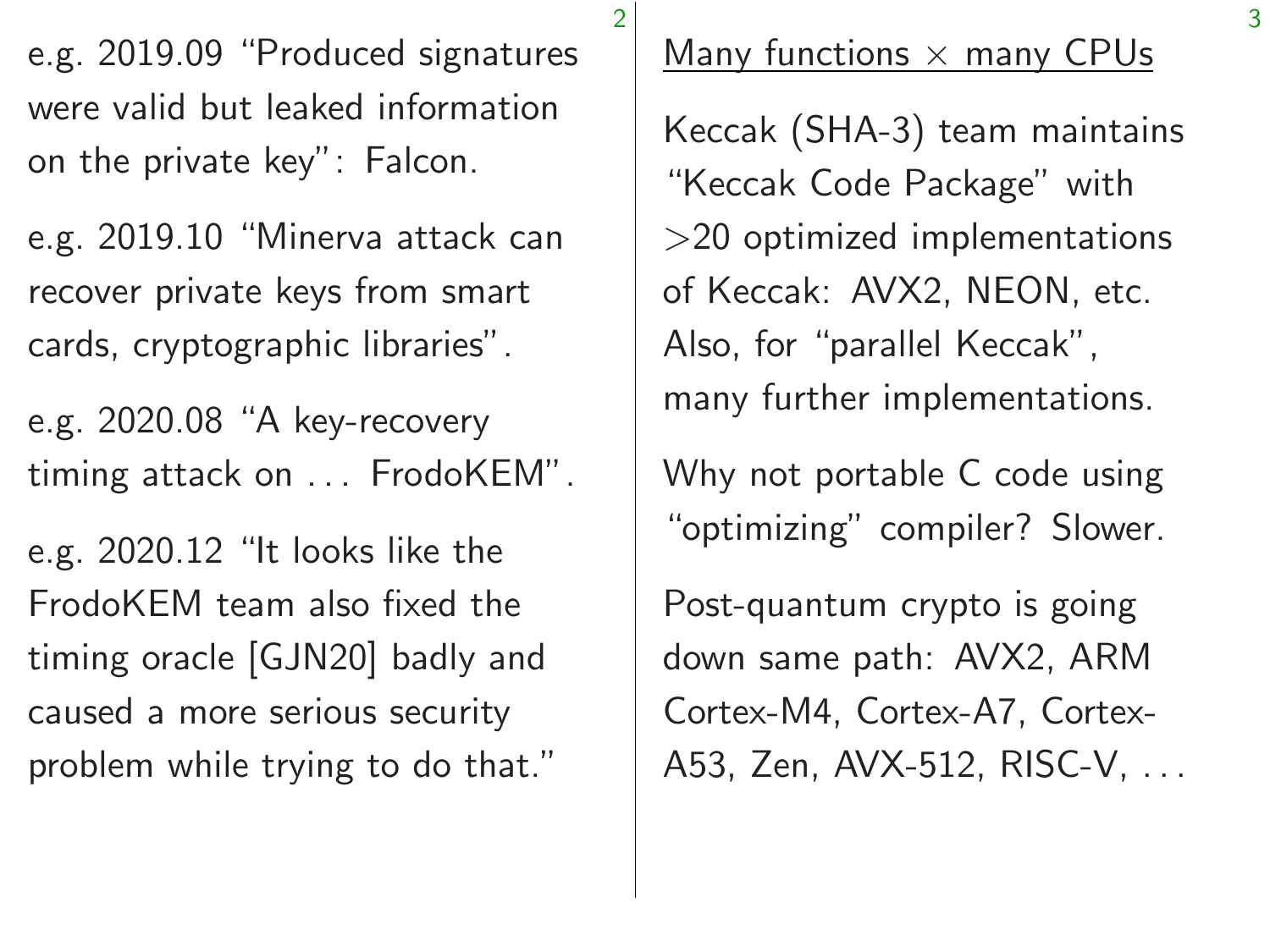9.09 "Produced signatures id but leaked information rivate key": Falcon.

9.10 "Minerva attack can private keys from smart yptographic libraries".

0.08 "A key-recovery ttack on  $\ldots$  FrodoKEM". 2

0.12 "It looks like the EM team also fixed the racle [GJN20] badly and more serious security while trying to do that." Many functions  $\times$  many CPUs

Why not portable C code using "optimizing" compiler? Slower. 3

Without can have that the does wh

Keccak (SHA-3) team maintains "Keccak Code Package" with *>*20 optimized implementations of Keccak: AVX2, NEON, etc. Also, for "parallel Keccak", many further implementations.

Post-quantum crypto is going down same path: AVX2, ARM Cortex-M4, Cortex-A7, Cortex-A53, Zen, AVX-512, RISC-V, *: : :*

Some go For som and som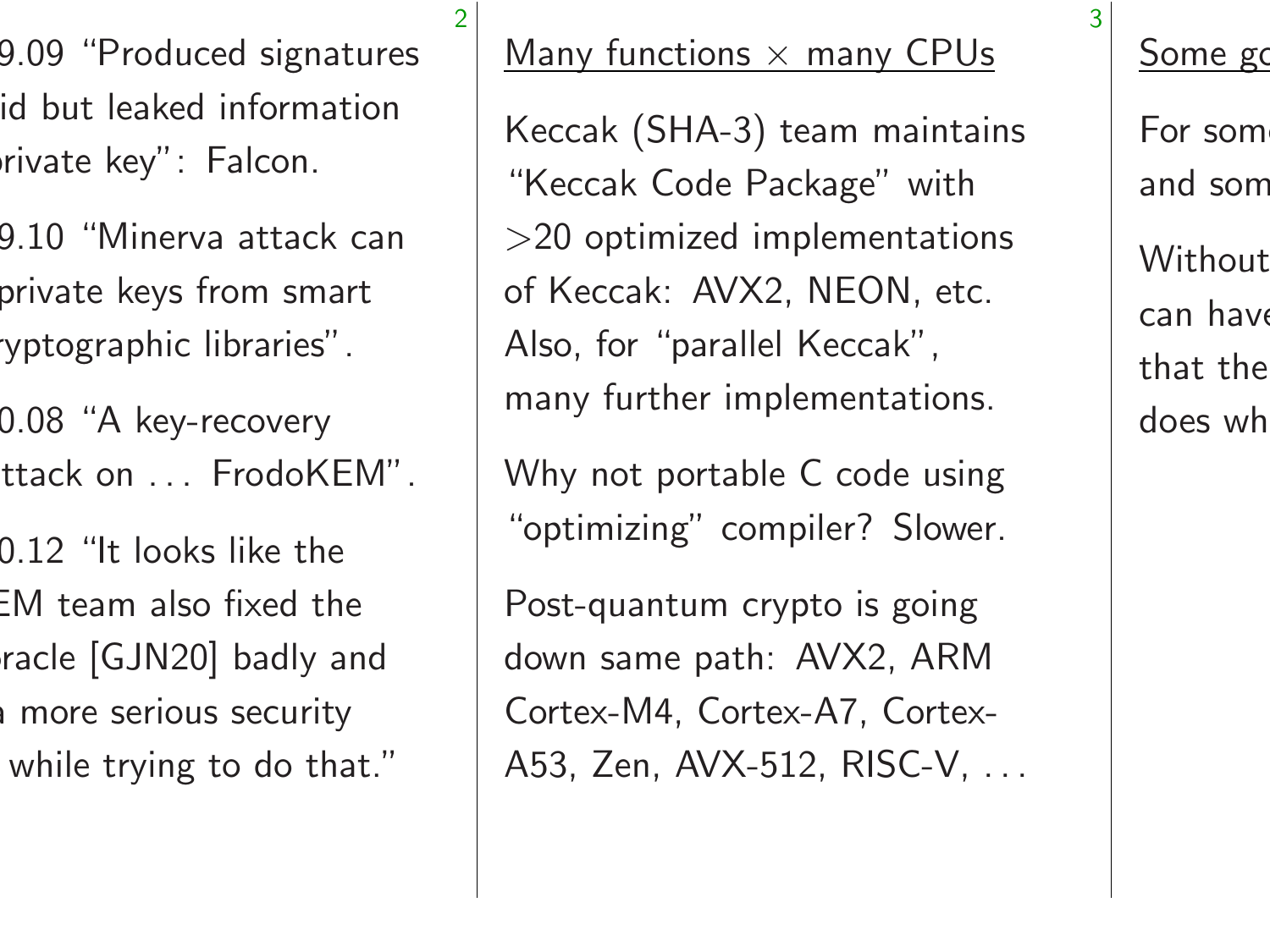duced signatures ked information

2

- $"$ : Falcon.
- erva attack can s from smart ic libraries".
- ey-recovery  $\ldots$  FrodoKEM".
- oks like the
- also fixed the
- 120] badly and
- ious security
- ng to do that."

### Many functions  $\times$  many CPUs

Why not portable C code using "optimizing" compiler? Slower.

Keccak (SHA-3) team maintains "Keccak Code Package" with *>*20 optimized implementations of Keccak: AVX2, NEON, etc. Also, for "parallel Keccak", many further implementations.

Post-quantum crypto is going down same path: AVX2, ARM Cortex-M4, Cortex-A7, Cortex-A53, Zen, AVX-512, RISC-V, *: : :*

#### Some good news

### For some types of and some types of

Without insane lev

can have an autor

that the optimized does what the spe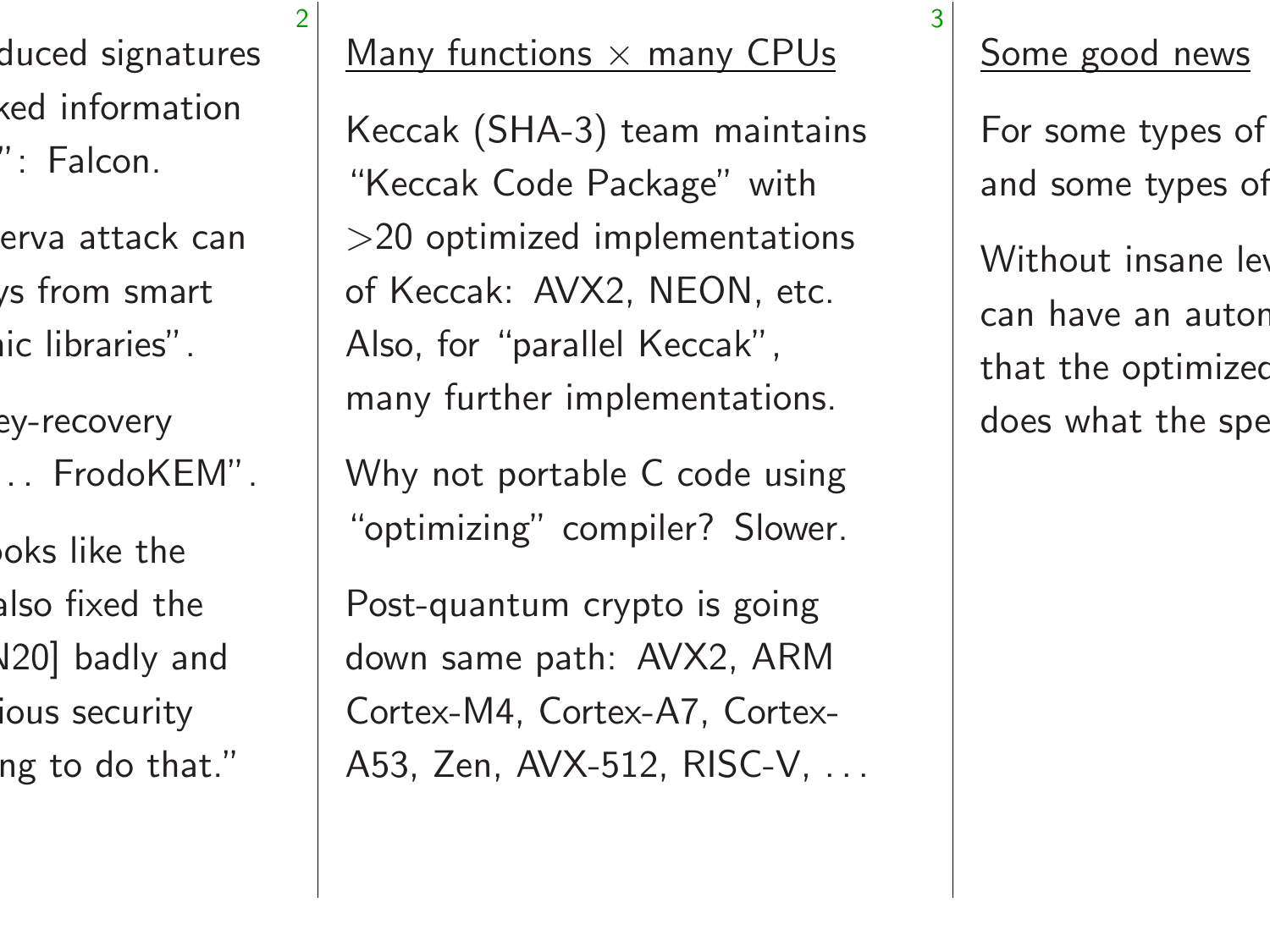atures ation

2

k can nart

 $\mathbf{s}^{\prime\prime}$  .

 $\overline{y}$ timing attack on *: : :* FrodoKEM".

1e

 $the$ 

and

ity

hat."

### Many functions  $\times$  many CPUs

Why not portable C code using "optimizing" compiler? Slower. 3

- For some types of optimized and some types of specs:
- Without insane levels of effor
- can have an automated guar
- that the optimized code
- does what the spec says.

Keccak (SHA-3) team maintains "Keccak Code Package" with *>*20 optimized implementations of Keccak: AVX2, NEON, etc. Also, for "parallel Keccak", many further implementations.

Post-quantum crypto is going down same path: AVX2, ARM Cortex-M4, Cortex-A7, Cortex-A53, Zen, AVX-512, RISC-V, *: : :*

### Some good news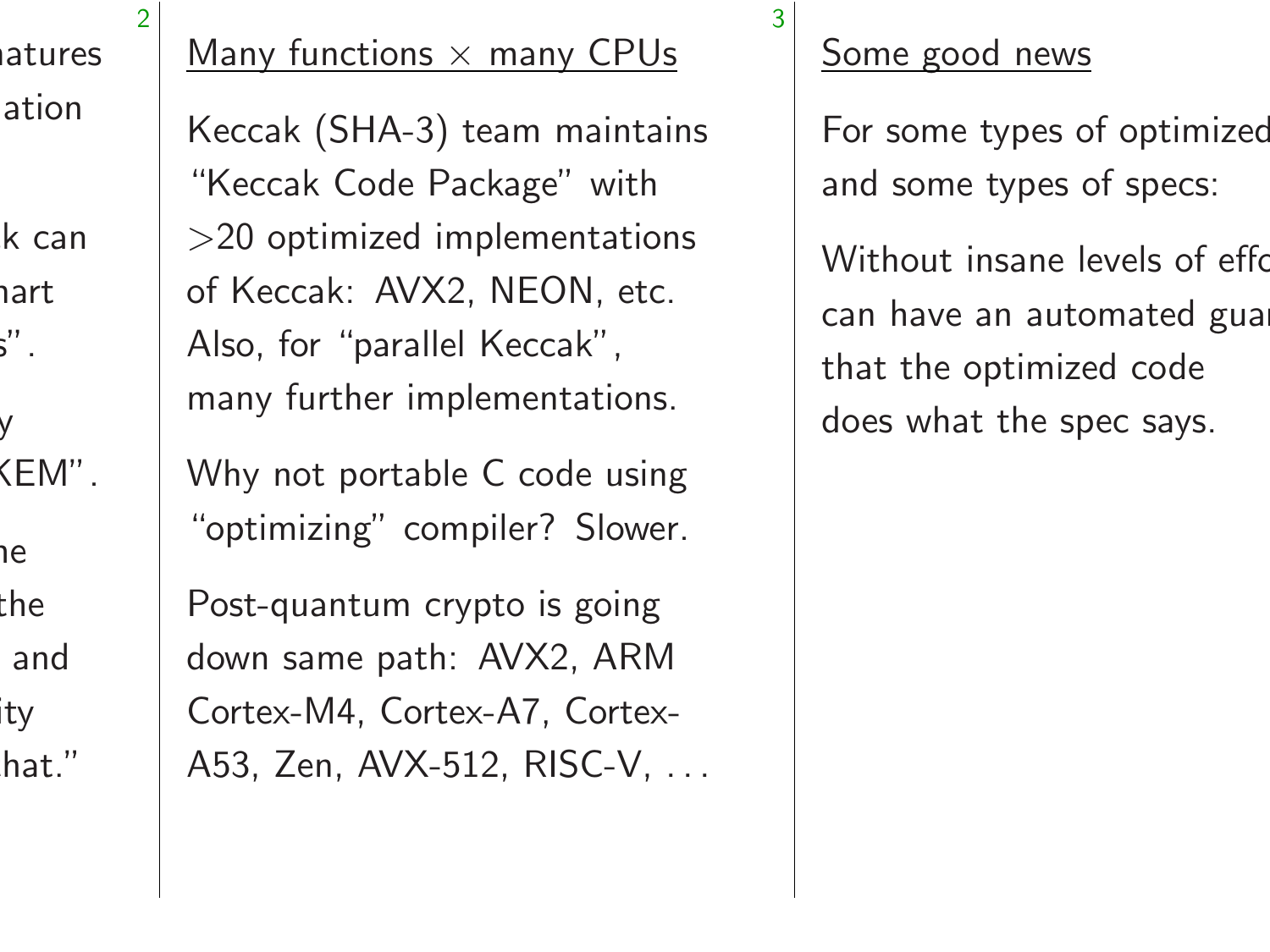#### Many functions  $\times$  many CPUs

Keccak (SHA-3) team maintains "Keccak Code Package" with *>*20 optimized implementations of Keccak: AVX2, NEON, etc. Also, for "parallel Keccak", many further implementations.

Why not portable C code using "optimizing" compiler? Slower.

Post-quantum crypto is going down same path: AVX2, ARM Cortex-M4, Cortex-A7, Cortex-A53, Zen, AVX-512, RISC-V, *: : :* 4

- 
- 
- 
- 

Some good news

# For some types of optimized code,

and some types of specs: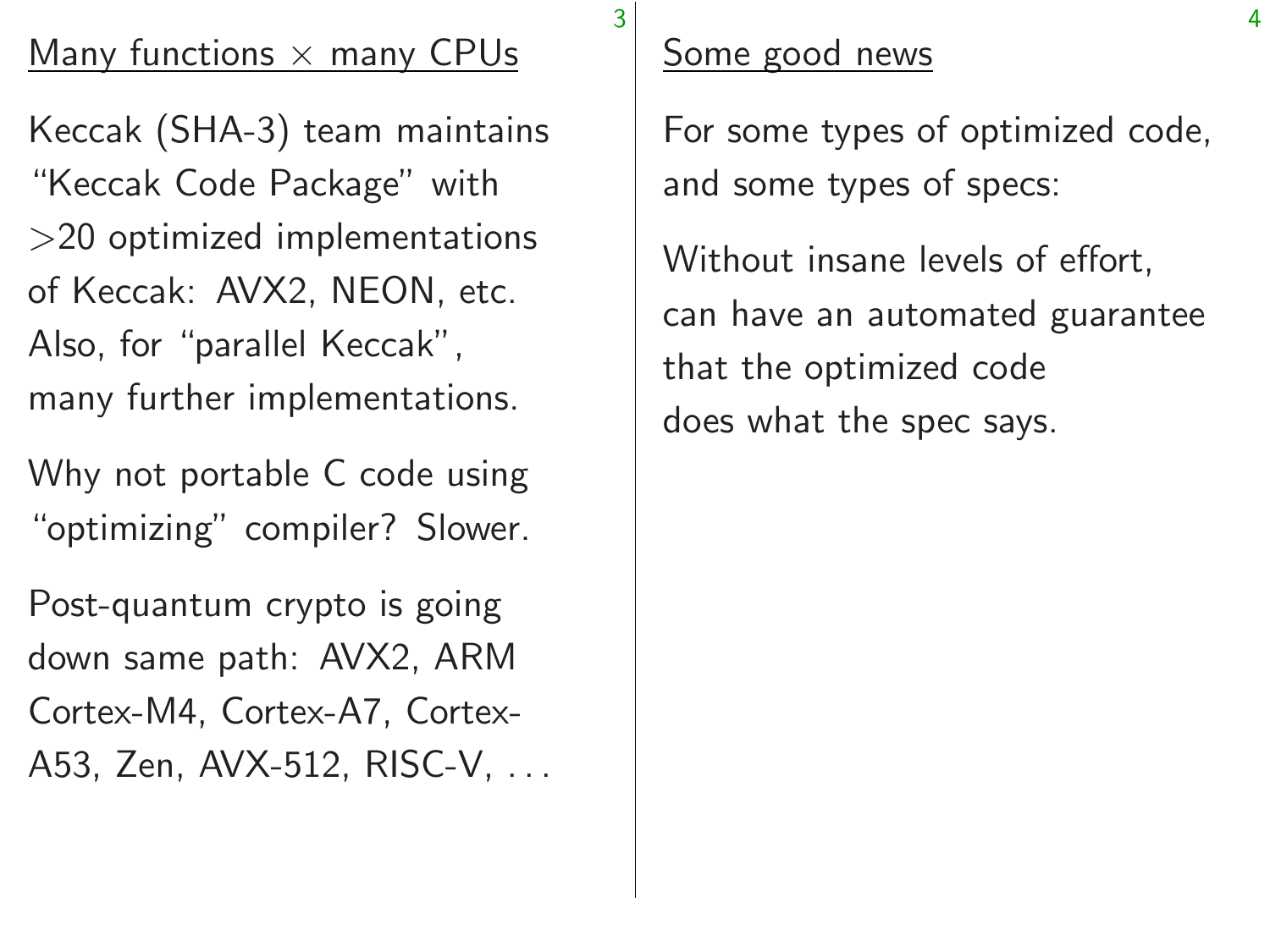#### Many functions  $\times$  many CPUs

Keccak (SHA-3) team maintains "Keccak Code Package" with *>*20 optimized implementations of Keccak: AVX2, NEON, etc. Also, for "parallel Keccak", many further implementations.

Why not portable C code using "optimizing" compiler? Slower.

Post-quantum crypto is going down same path: AVX2, ARM Cortex-M4, Cortex-A7, Cortex-A53, Zen, AVX-512, RISC-V, *: : :* 4

Some good news

# For some types of optimized code,

and some types of specs:

Without insane levels of effort, can have an automated guarantee that the optimized code does what the spec says.

Security reviewer still has to check whether the spec is secure and has to check for bugs in the verification tools code optimized for each CPU.

- 
- 
- 
- 
- 
- 
- 
- 
- but saves tons of time in checking
	-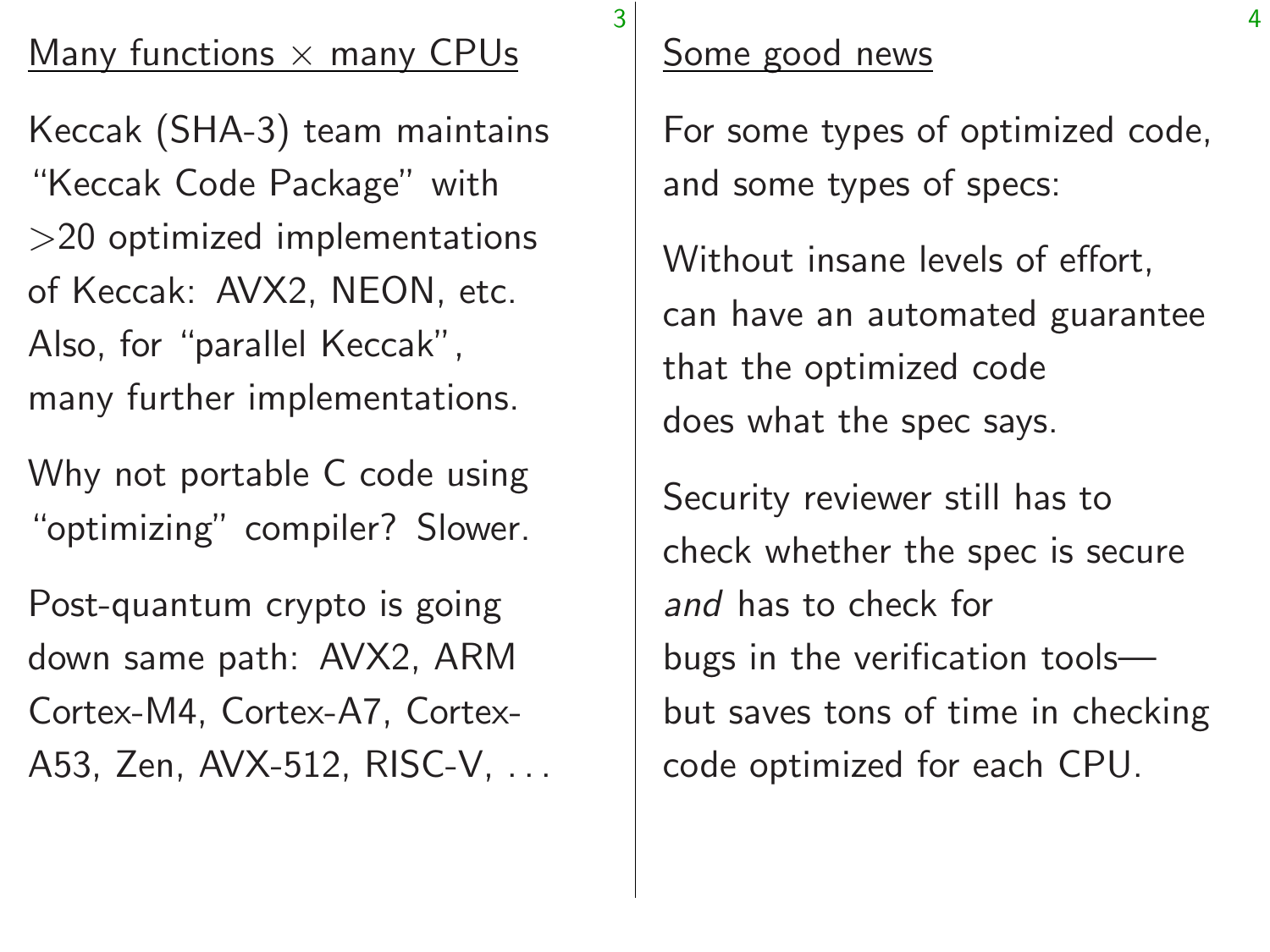#### $nctions \times many CPUs$

(SHA-3) team maintains Code Package" with imized implementations ak: AVX2, NEON, etc. ' "parallel Keccak",

rther implementations.

3

t portable C code using ing" compiler? Slower.

antum crypto is going me path: AVX2, ARM Cortex-M4, Cortex-A7, Cortexn, AVX-512, RISC-V, ... Security reviewer still has to check whether the spec is secure and has to check for bugs in the verification tools but saves tons of time in checking code optimized for each CPU.

### What ex

4

Starting algorithm Why do written i

#### Some good news

For some types of optimized code, and some types of specs: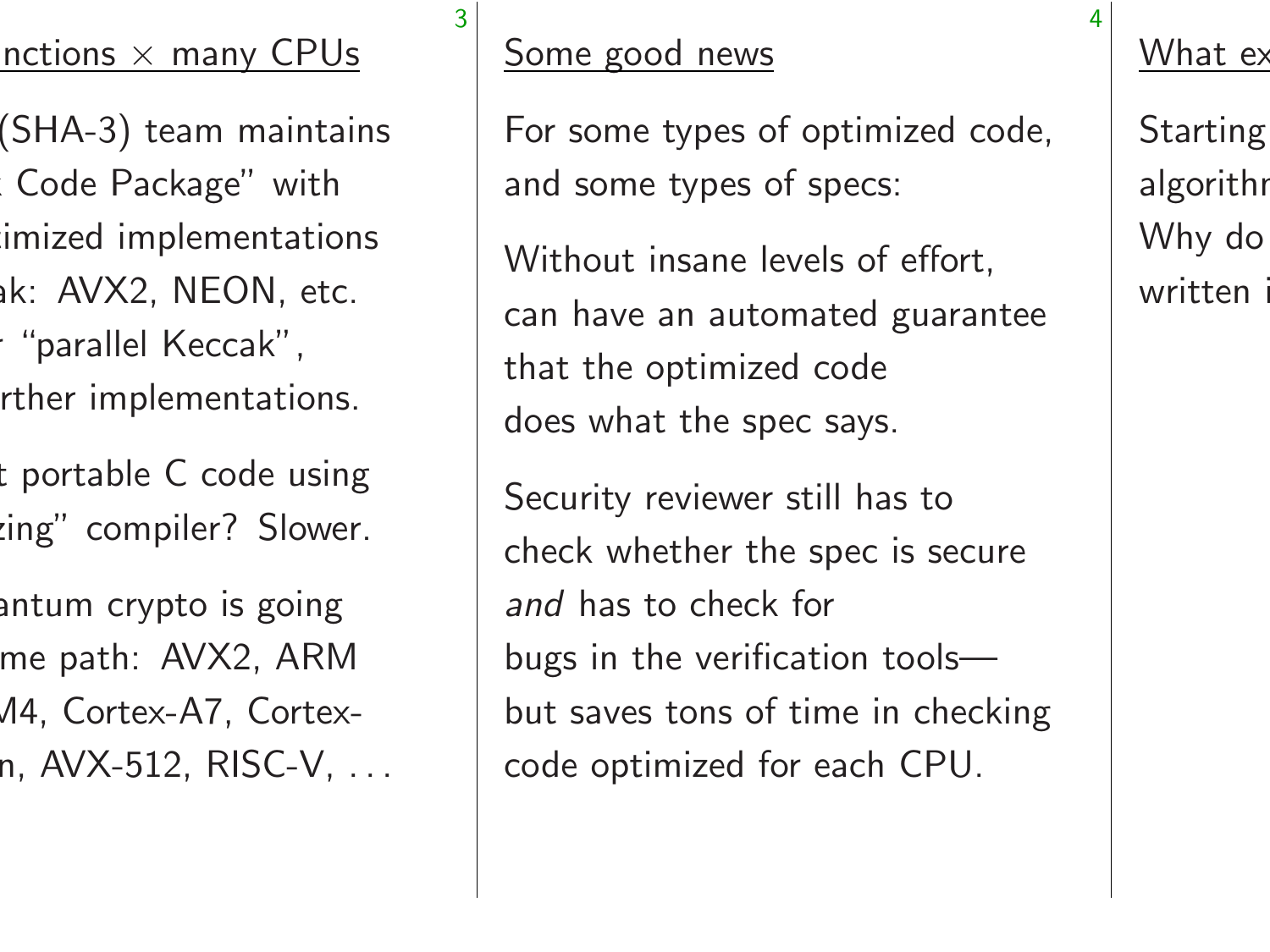### many CPUs

eam maintains ckage" with plementations NEON, etc.

Keccak", ementations. 3

C code using oiler? Slower.

pto is going AVX2, ARM  $\leftarrow$  A7, Cortex-2, RISC-V, . . . Security reviewer still has to check whether the spec is secure and has to check for bugs in the verification tools but saves tons of time in checking code optimized for each CPU.

#### What exactly is "the

### Starting in 1960, algorithms-writte Why do we tolerat written in English

### Some good news

For some types of optimized code, and some types of specs: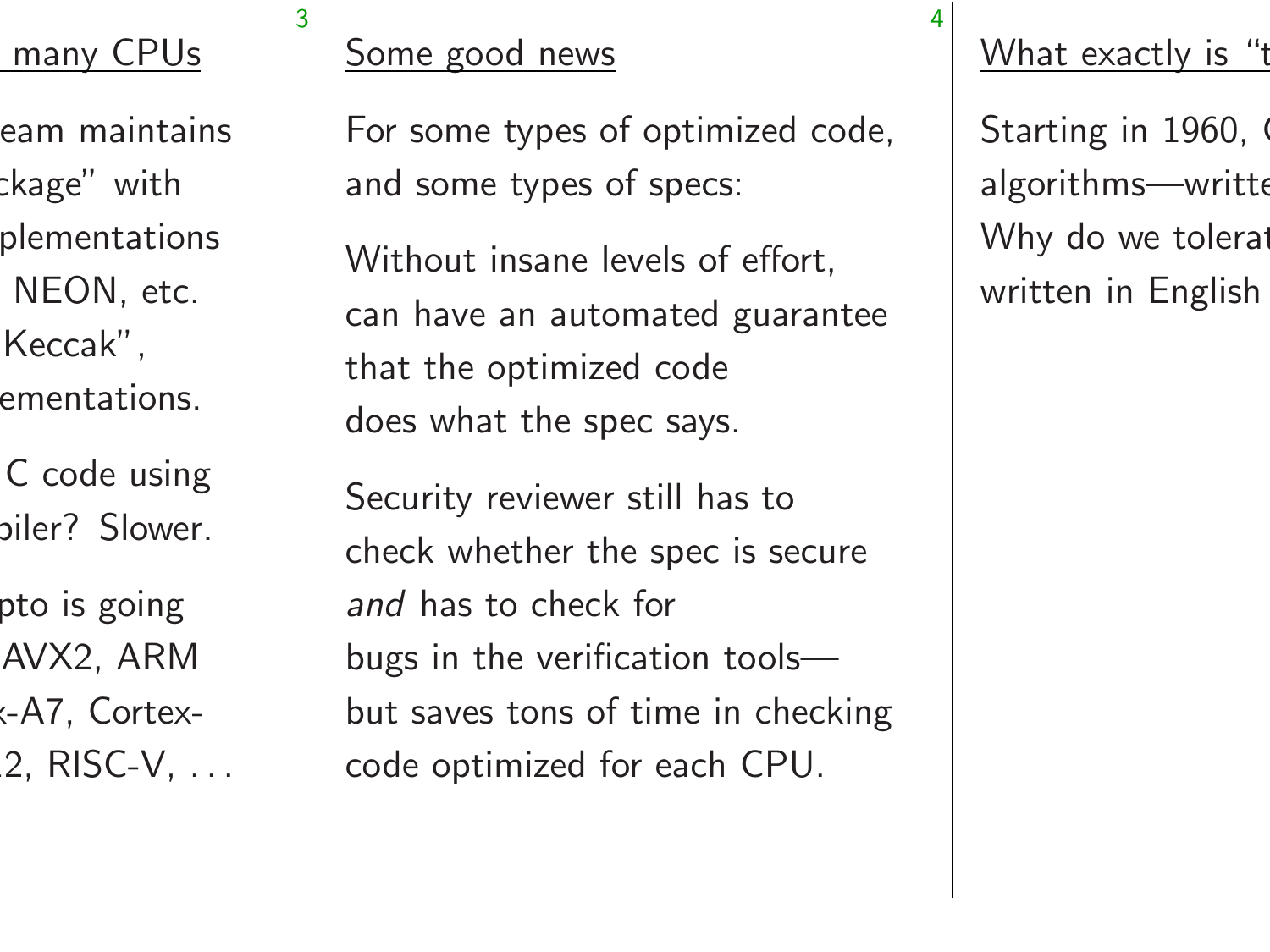### $Us$ </u>

3

tains : $h$ .<br><mark>ions</mark>

tc.

ns.

 $\mathop{\sf sing}$ ver.

 $\lg$  $2M$ 

ex-

, <u>. . .</u>

Security reviewer still has to check whether the spec is secure and has to check for bugs in the verification tools but saves tons of time in checking code optimized for each CPU.

### What exactly is "the spec"?

4

### Starting in 1960, CACM pul

#### algorithms-written in ALG

## Why do we tolerate algorith

### written in English "pseudoco

#### Some good news

For some types of optimized code, and some types of specs: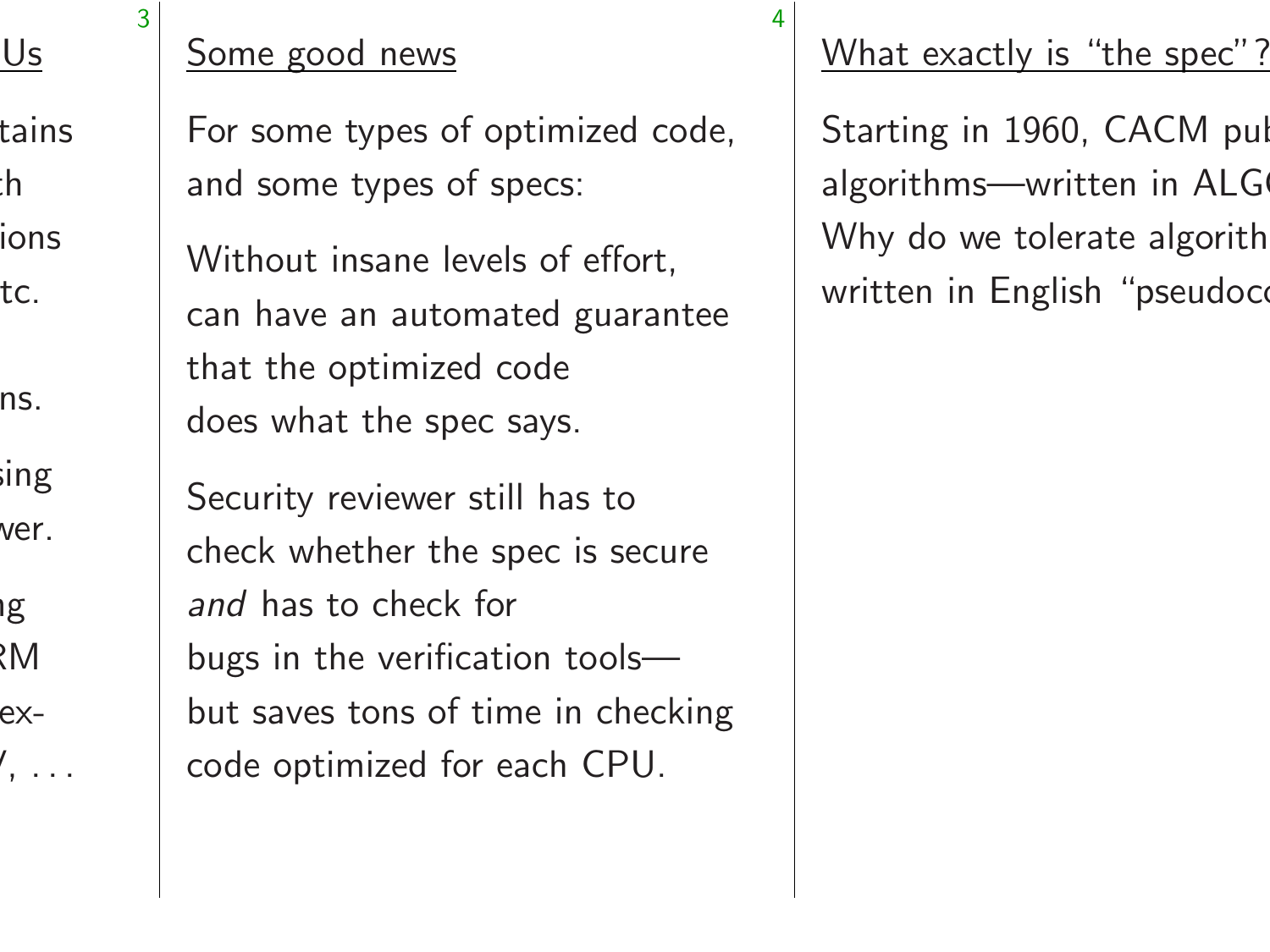#### Some good news

For some types of optimized code, and some types of specs:

Without insane levels of effort, can have an automated guarantee that the optimized code does what the spec says.

Security reviewer still has to check whether the spec is secure and has to check for bugs in the verification tools but saves tons of time in checking code optimized for each CPU.

### What exactly is "the spec"?

5

# Starting in 1960, CACM published

algorithms—written in ALGOL. Why do we tolerate algorithms written in English "pseudocode"?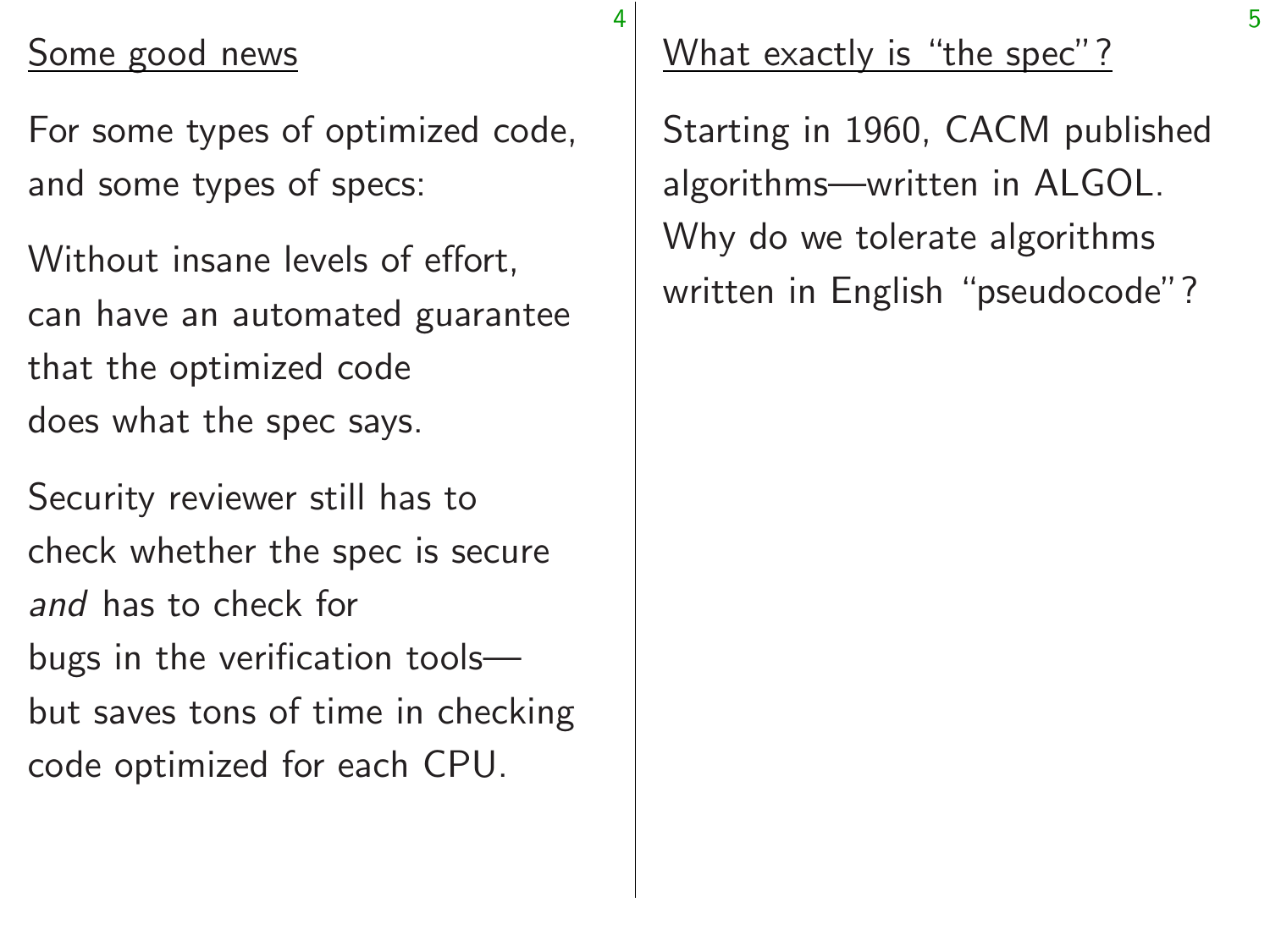#### Some good news

For some types of optimized code, and some types of specs:

Without insane levels of effort, can have an automated guarantee that the optimized code does what the spec says.

Security reviewer still has to check whether the spec is secure and has to check for bugs in the verification tools but saves tons of time in checking code optimized for each CPU.

### What exactly is "the spec"?

- was forced to be in C,
- often tries to be constant time,
- sometimes tries to be fast.

## Starting in 1960, CACM published

- 
- 
- 
- 

algorithms—written in ALGOL. Why do we tolerate algorithms written in English "pseudocode"?

"Easier to read than ref": that's because ref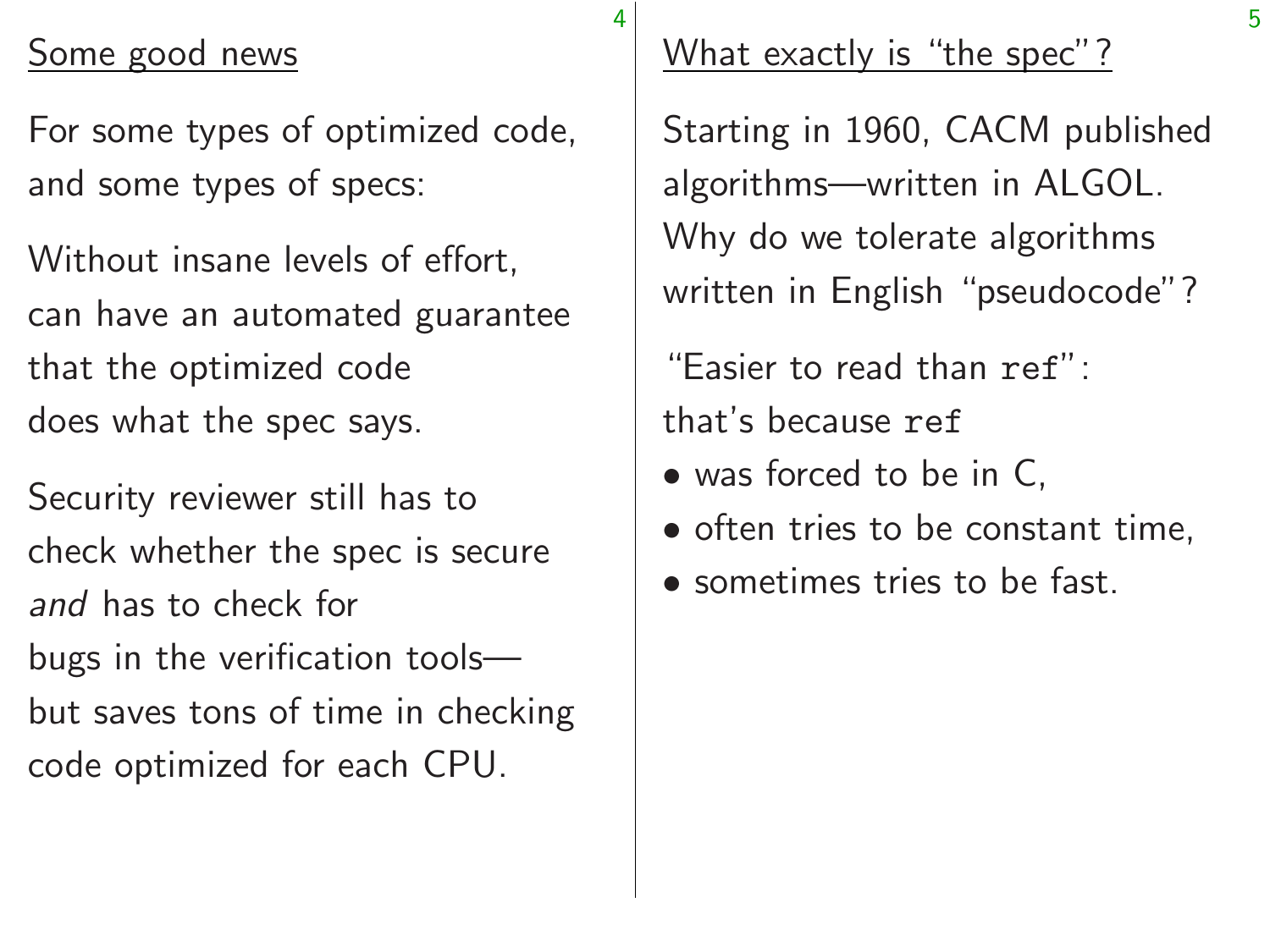#### Some good news

For some types of optimized code, and some types of specs:

Without insane levels of effort, can have an automated guarantee that the optimized code does what the spec says.

Security reviewer still has to check whether the spec is secure and has to check for bugs in the verification tools but saves tons of time in checking code optimized for each CPU.

### What exactly is "the spec"?

# Starting in 1960, CACM published

- 
- 
- 
- 

- 
- 
- 
- 

algorithms—written in ALGOL. Why do we tolerate algorithms written in English "pseudocode"?

"Easier to read than ref": that's because ref

- was forced to be in C,
- often tries to be constant time,
- sometimes tries to be fast.

No conflict between spec being (1) easy to read, (2) executable. Verify  $spec = ref = avx2 = \cdots$ . Security reviewers focus on spec.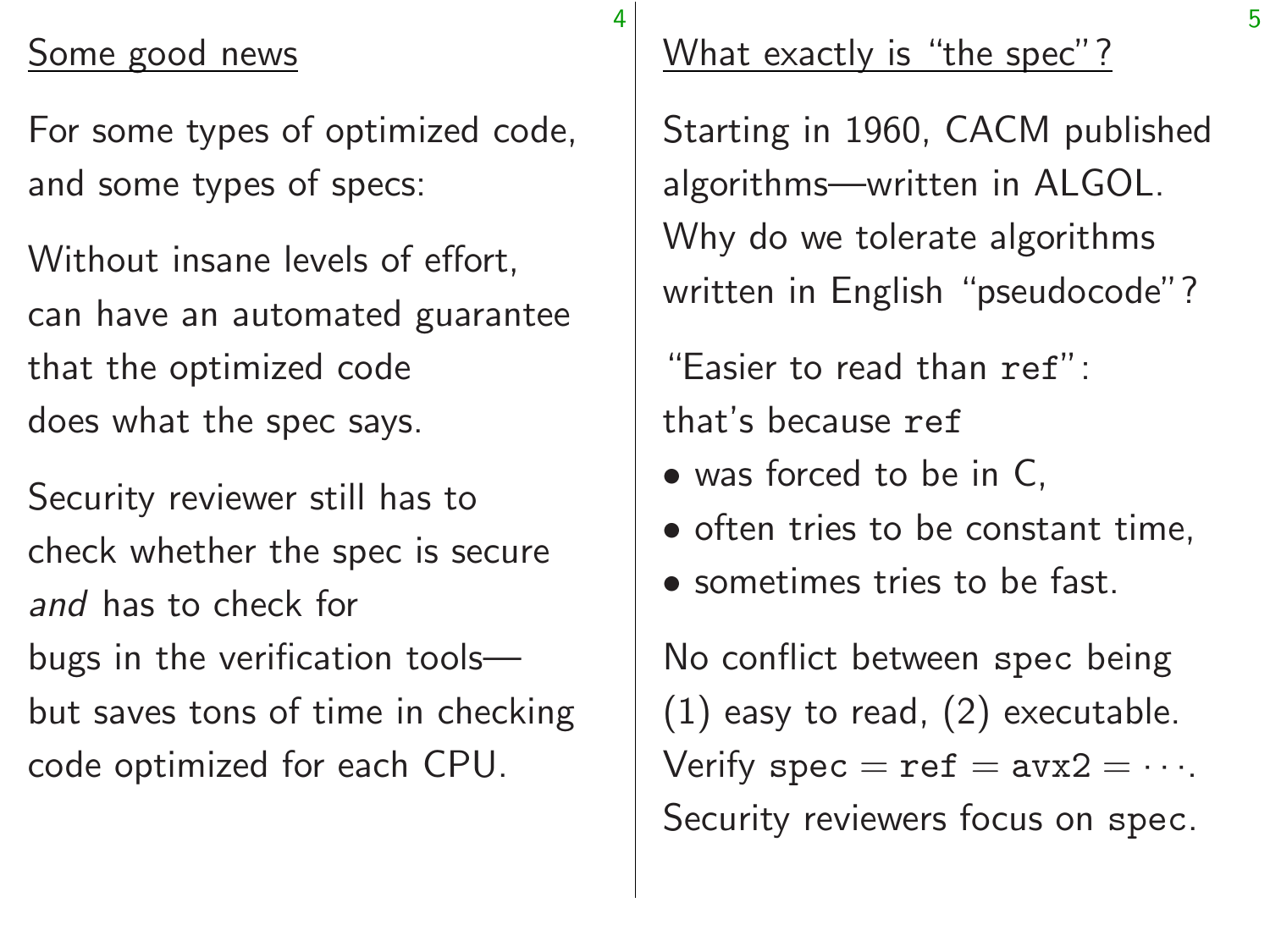#### od news

e types of optimized code, e types of specs:

insane levels of effort, e an automated guarantee optimized code at the spec says.

4

reviewer still has to hether the spec is secure to check for the verification tools is tons of time in checking timized for each CPU.

What exactly is "the spec"?

- was forced to be in C,
- often tries to be constant time,
- sometimes tries to be fast.

5

Many al CPU RA secret ad Can we

Starting in 1960, CACM published algorithms—written in ALGOL. Why do we tolerate algorithms written in English "pseudocode"?

"Easier to read than ref": that's because ref

No conflict between spec being (1) easy to read, (2) executable. Verify  $spec = ref = avx2 = \cdots$ . Security reviewers focus on spec.

#### Case stu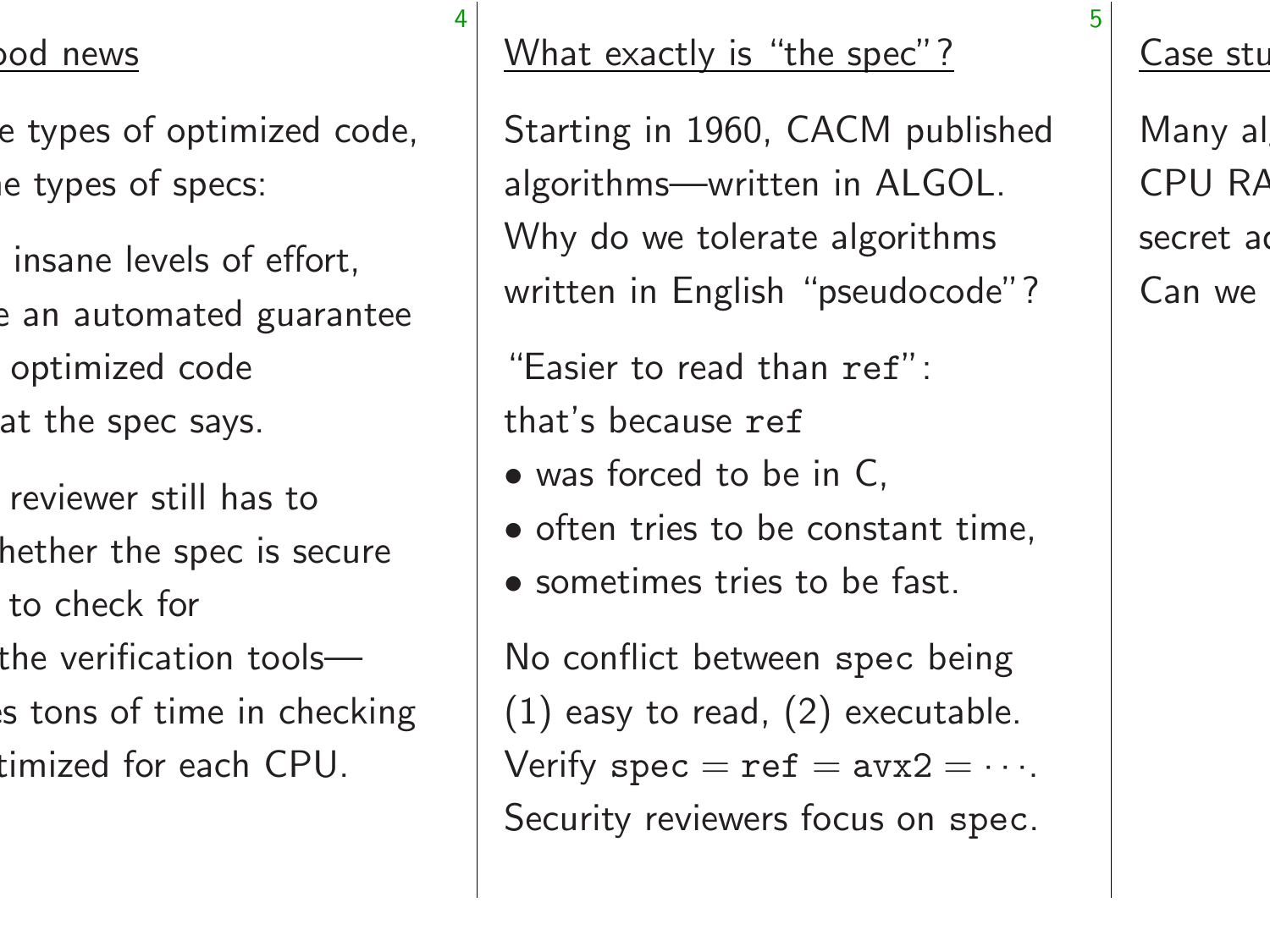optimized code, specs:

4

- rels of effort,
- nated guarantee
- l code
- c says.
- still has to
- spec is secure
- for
	- ation tools—
	- time in checking
	- $\epsilon$  each CPU.

What exactly is "the spec"?

- was forced to be in C,
- often tries to be constant time,
- sometimes tries to be fast.

5

### Many algorithms re CPU RAM instruc secret addresses th Can we eliminate

Starting in 1960, CACM published algorithms—written in ALGOL. Why do we tolerate algorithms written in English "pseudocode"?

"Easier to read than ref": that's because ref

No conflict between spec being (1) easy to read, (2) executable. Verify  $spec = ref = avx2 = \cdots$ . Security reviewers focus on spec.

#### Case study: RAM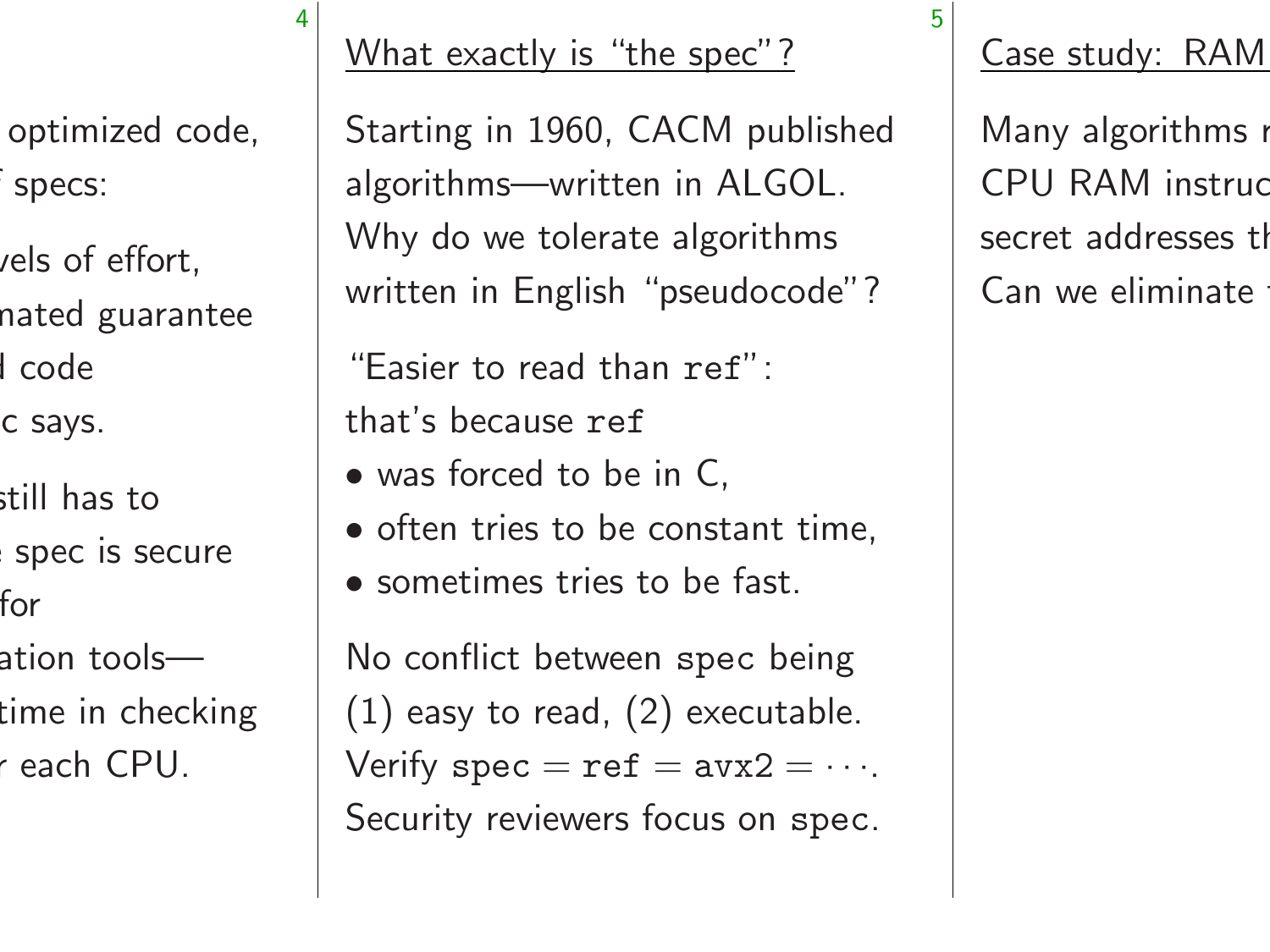code,

4

rt, rantee

ecure

 $\delta$  in the verifies  $\delta$ ecking  $\bigcup$  .

What exactly is "the spec"?

- was forced to be in C,
- often tries to be constant time,
- sometimes tries to be fast.

5

Many algorithms rely on RA CPU RAM instructions leak secret addresses through tim Can we eliminate timing lea

#### Case study: RAM subroutin

Starting in 1960, CACM published algorithms—written in ALGOL. Why do we tolerate algorithms written in English "pseudocode"?

"Easier to read than ref": that's because ref

No conflict between spec being (1) easy to read, (2) executable. Verify  $spec = ref = avx2 = \cdots$ . Security reviewers focus on spec.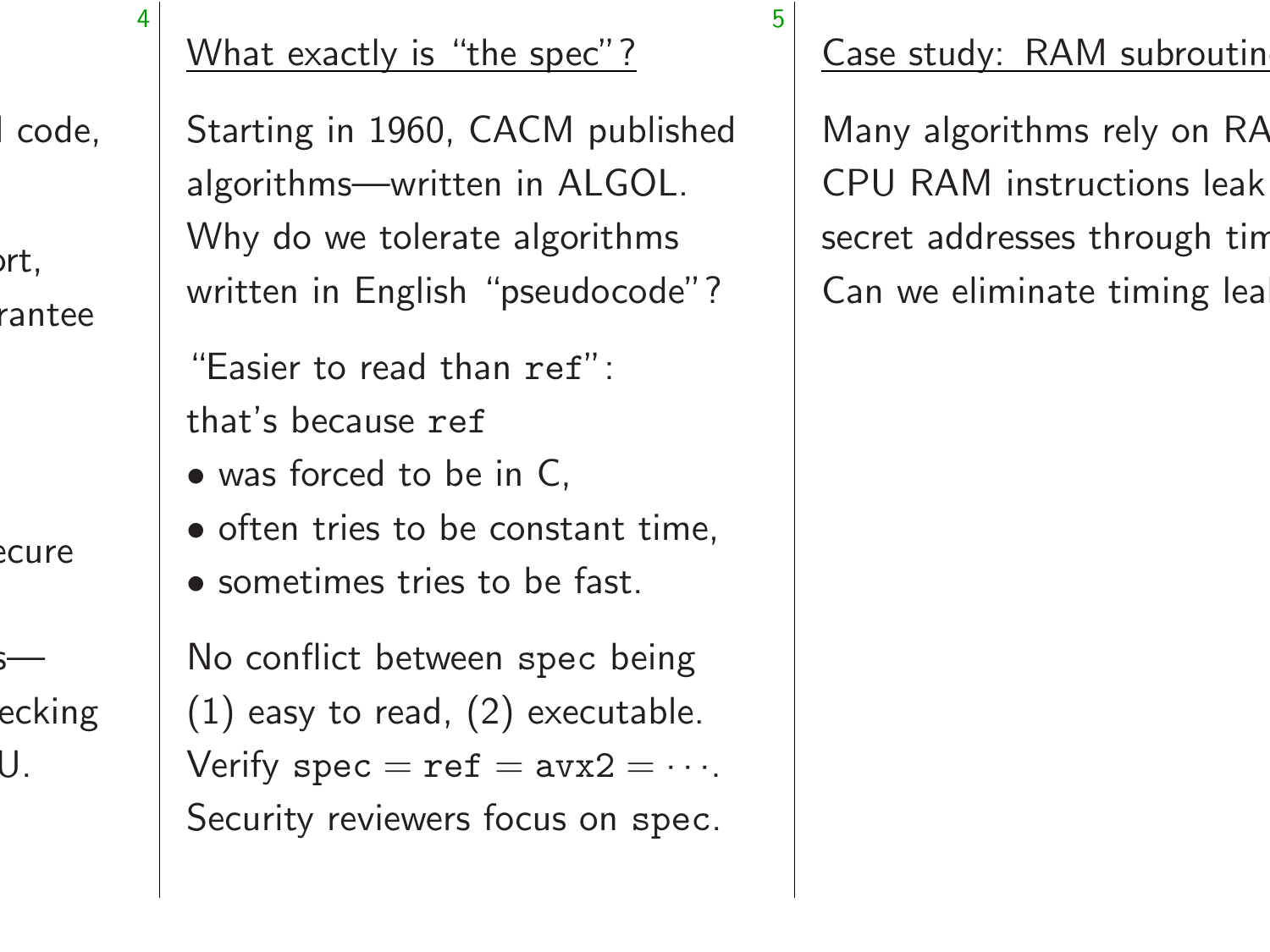#### What exactly is "the spec"?

Starting in 1960, CACM published algorithms—written in ALGOL. Why do we tolerate algorithms written in English "pseudocode"?

- was forced to be in C,
- often tries to be constant time,
- sometimes tries to be fast.

"Easier to read than ref": that's because ref

No conflict between spec being (1) easy to read, (2) executable. Verify  $spec = ref = avx2 = \cdots$ . Security reviewers focus on spec.

#### Case study: RAM subroutines

Many algorithms rely on RAM. CPU RAM instructions leak secret addresses through timing. Can we eliminate timing leaks?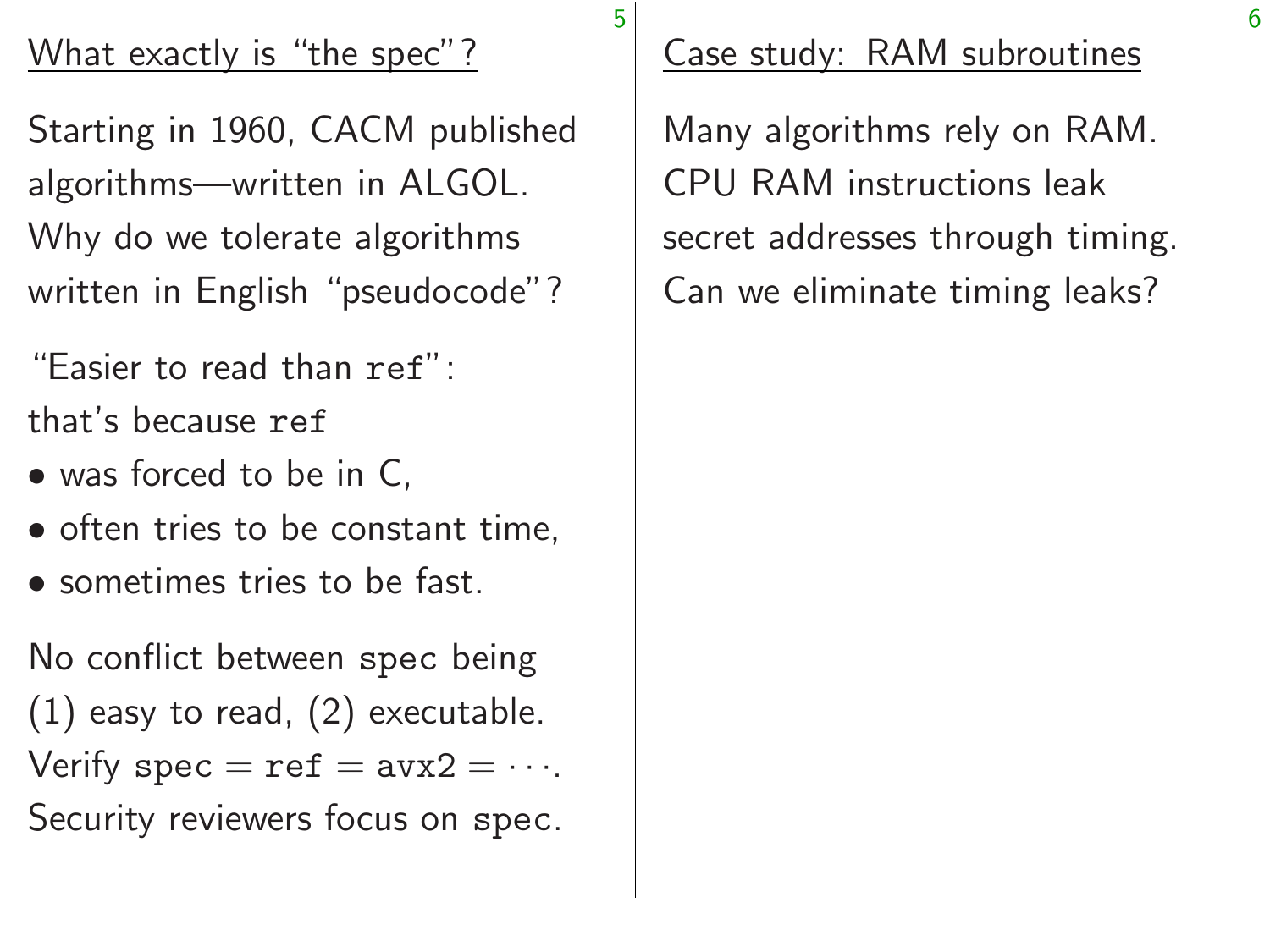#### What exactly is "the spec"?

Starting in 1960, CACM published algorithms—written in ALGOL. Why do we tolerate algorithms written in English "pseudocode"?

- was forced to be in C,
- often tries to be constant time,
- sometimes tries to be fast.

"Easier to read than ref": that's because ref

No conflict between spec being (1) easy to read, (2) executable. Verify  $spec = ref = avx2 = \cdots$ . Security reviewers focus on spec.

Case study: RAM subroutines

Many algorithms rely on RAM. CPU RAM instructions leak secret addresses through timing. Can we eliminate timing leaks?

Yes! Replace CPU RAM insns with software to simulate RAM.

- 
- 
-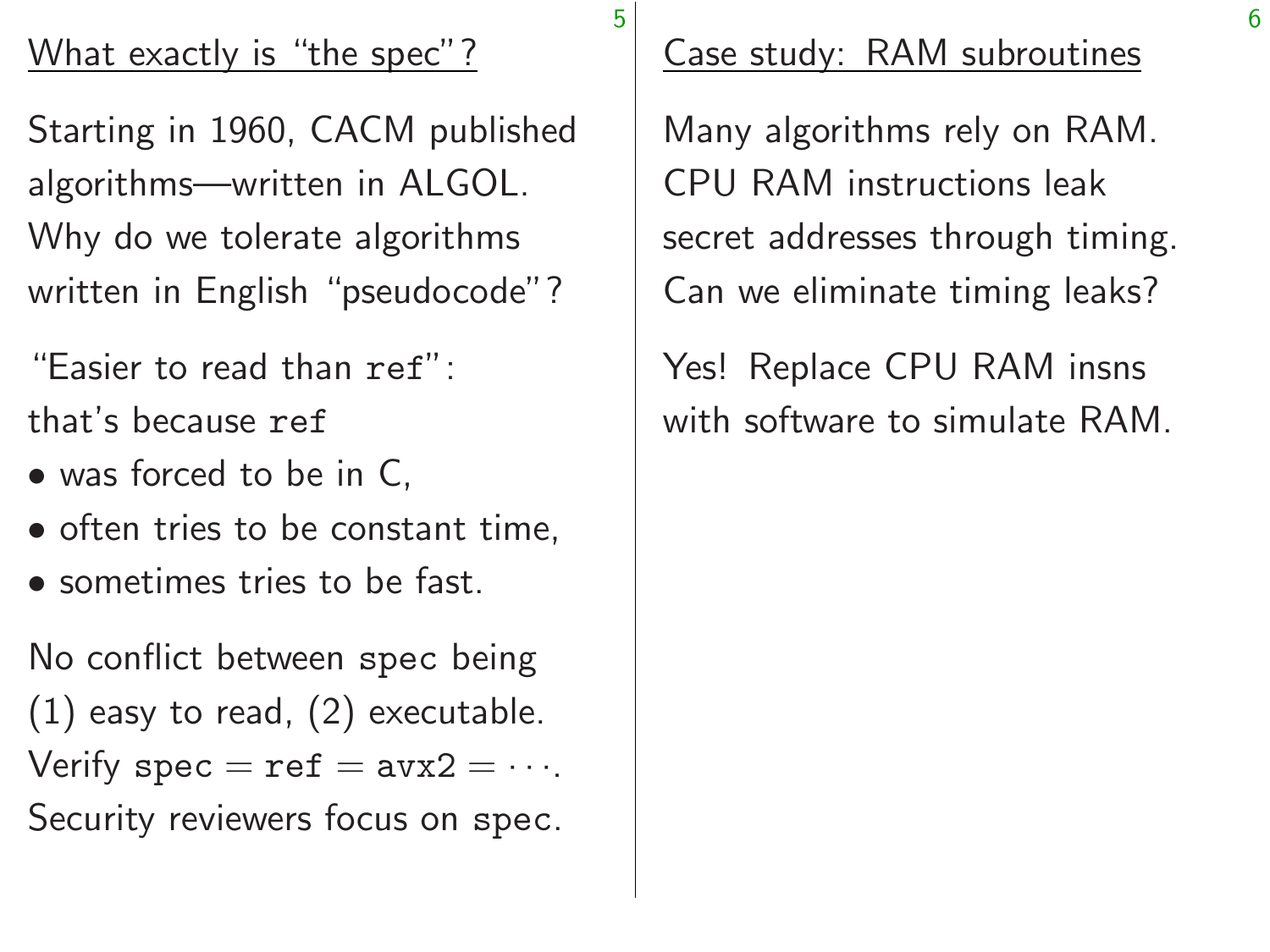#### What exactly is "the spec"?

Starting in 1960, CACM published algorithms—written in ALGOL. Why do we tolerate algorithms written in English "pseudocode"?

- was forced to be in C,
- often tries to be constant time,
- sometimes tries to be fast.

"Easier to read than ref": that's because ref

No conflict between spec being (1) easy to read, (2) executable. Verify  $spec = ref = avx2 = \cdots$ . Security reviewers focus on spec.

Case study: RAM subroutines

Many algorithms rely on RAM. CPU RAM instructions leak secret addresses through timing. Can we eliminate timing leaks?

Yes! Replace CPU RAM insns with software to simulate RAM.

Speedup  $\#1$ : Use sorting to efficiently simulate *parallel* RAM.

- 
- 
- 
- 
-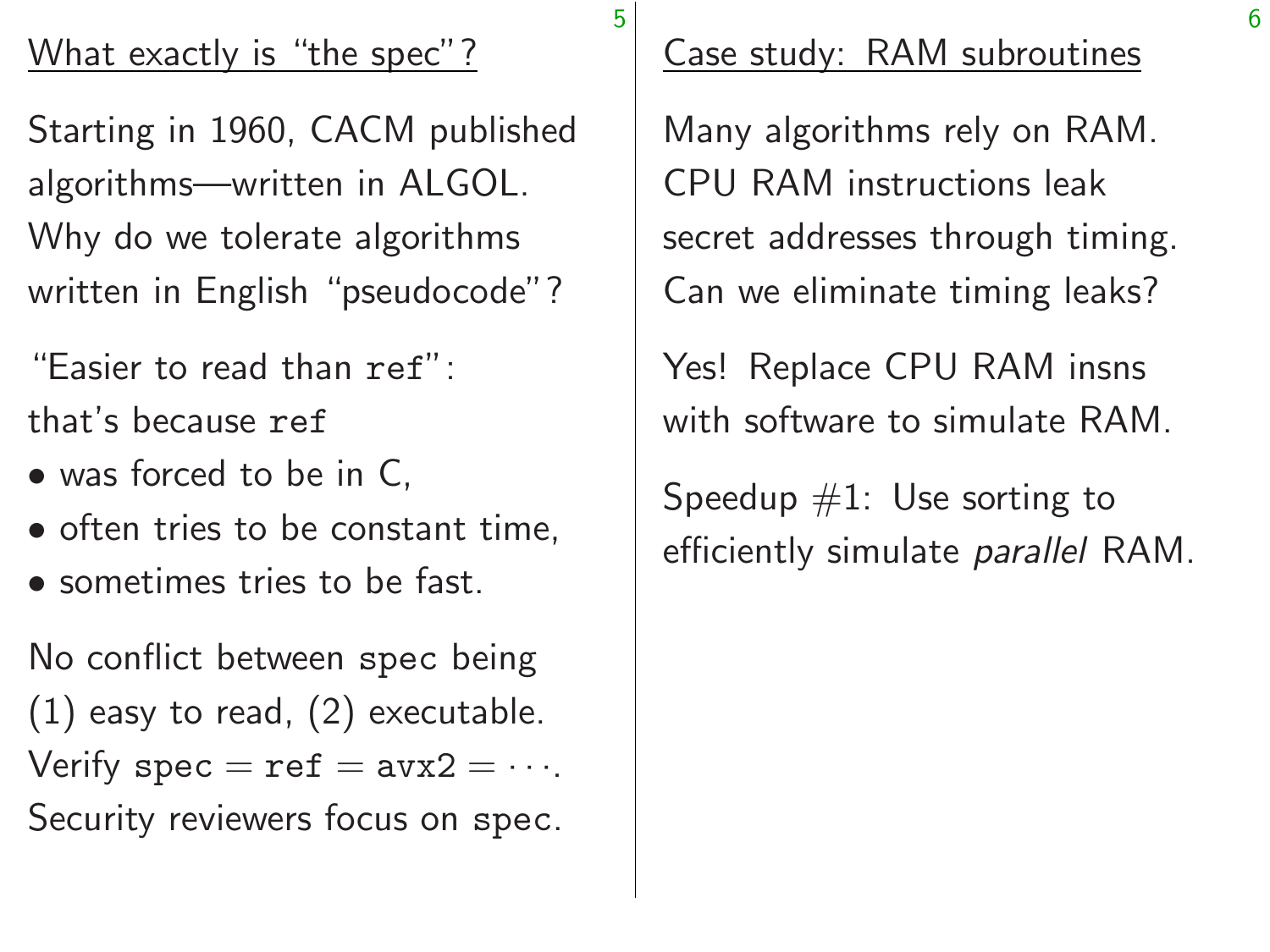#### What exactly is "the spec"?

Starting in 1960, CACM published algorithms—written in ALGOL. Why do we tolerate algorithms written in English "pseudocode"?

- was forced to be in C,
- often tries to be constant time,
- sometimes tries to be fast.

"Easier to read than ref": that's because ref

> Speedup  $#1$ : Use sorting to efficiently simulate parallel RAM.

No conflict between spec being (1) easy to read, (2) executable. Verify  $spec = ref = avx2 = \cdots$ . Security reviewers focus on spec.

Speedup  $#2$ : Sometimes same permutation is applied to many inputs. Precompute "control bits" for permutation.

- 
- 
- 
- 
- 
- 
- 
- 
- 
- 
- 

Case study: RAM subroutines

Many algorithms rely on RAM. CPU RAM instructions leak secret addresses through timing. Can we eliminate timing leaks?

Yes! Replace CPU RAM insns with software to simulate RAM.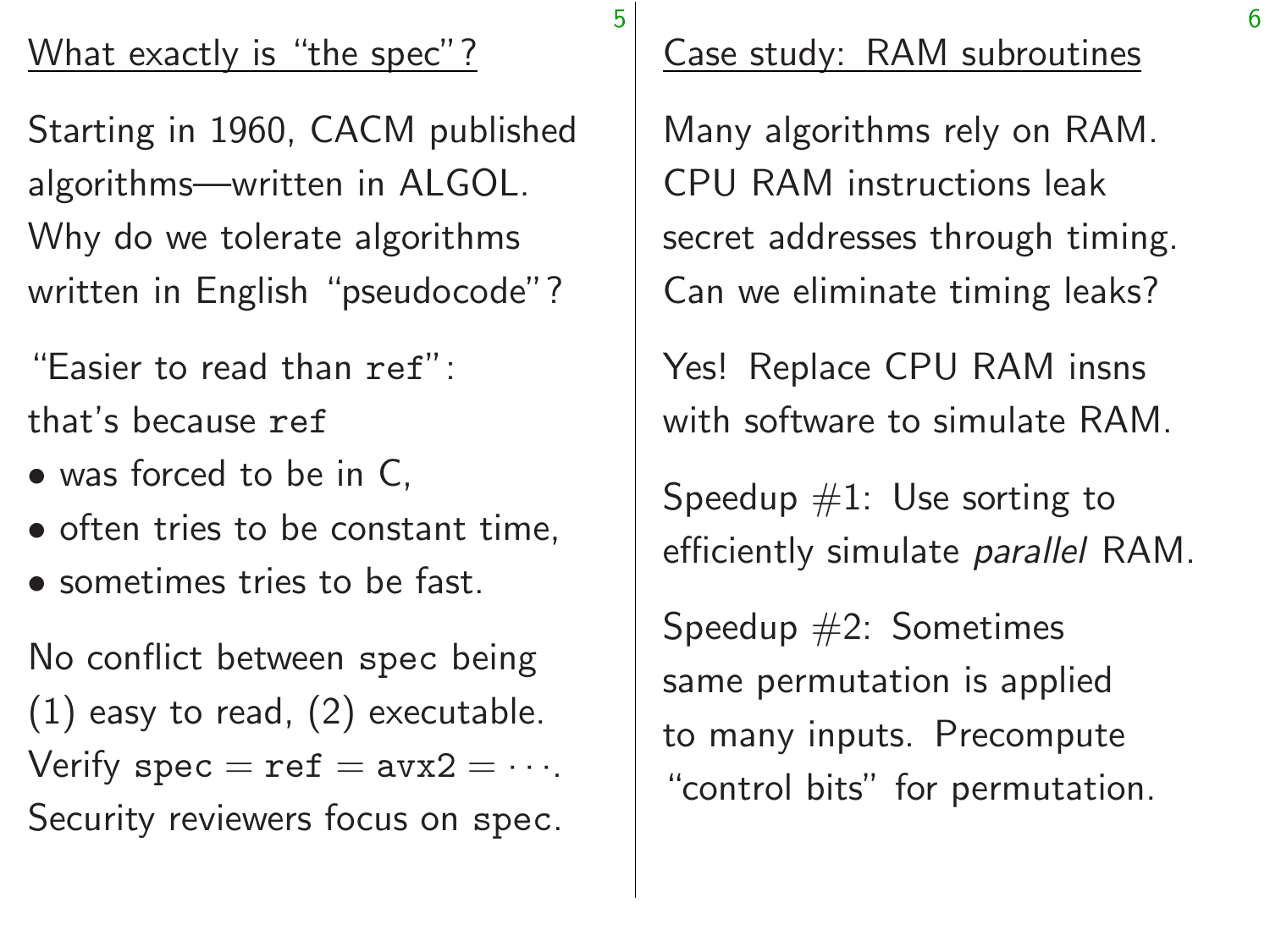#### actly is "the spec"?

in 1960, CACM published ns—written in ALGOL. we tolerate algorithms in English "pseudocode"?

to read than  $ref$ ":

5

 $ecause$   $ref$ 

rced to be in  $C$ ,

tries to be constant time, imes tries to be fast.

lict between spec being to read,  $(2)$  executable.  $\mathtt{pec} = \mathtt{ref} = \mathtt{avx2} = \cdots$ . reviewers focus on spec.

Speedup  $#2$ : Sometimes same permutation is applied to many inputs. Precompute "control bits" for permutation.

6

2018 Be for sortin Verified 2020 Be for const HOL Lig Coming of the  $p$ This soft inside cu for Class permuta **NTRU F** 

#### Case study: RAM subroutines

Many algorithms rely on RAM. CPU RAM instructions leak secret addresses through timing. Can we eliminate timing leaks?

Yes! Replace CPU RAM insns with software to simulate RAM.

Speedup  $#1$ : Use sorting to efficiently simulate *parallel* RAM.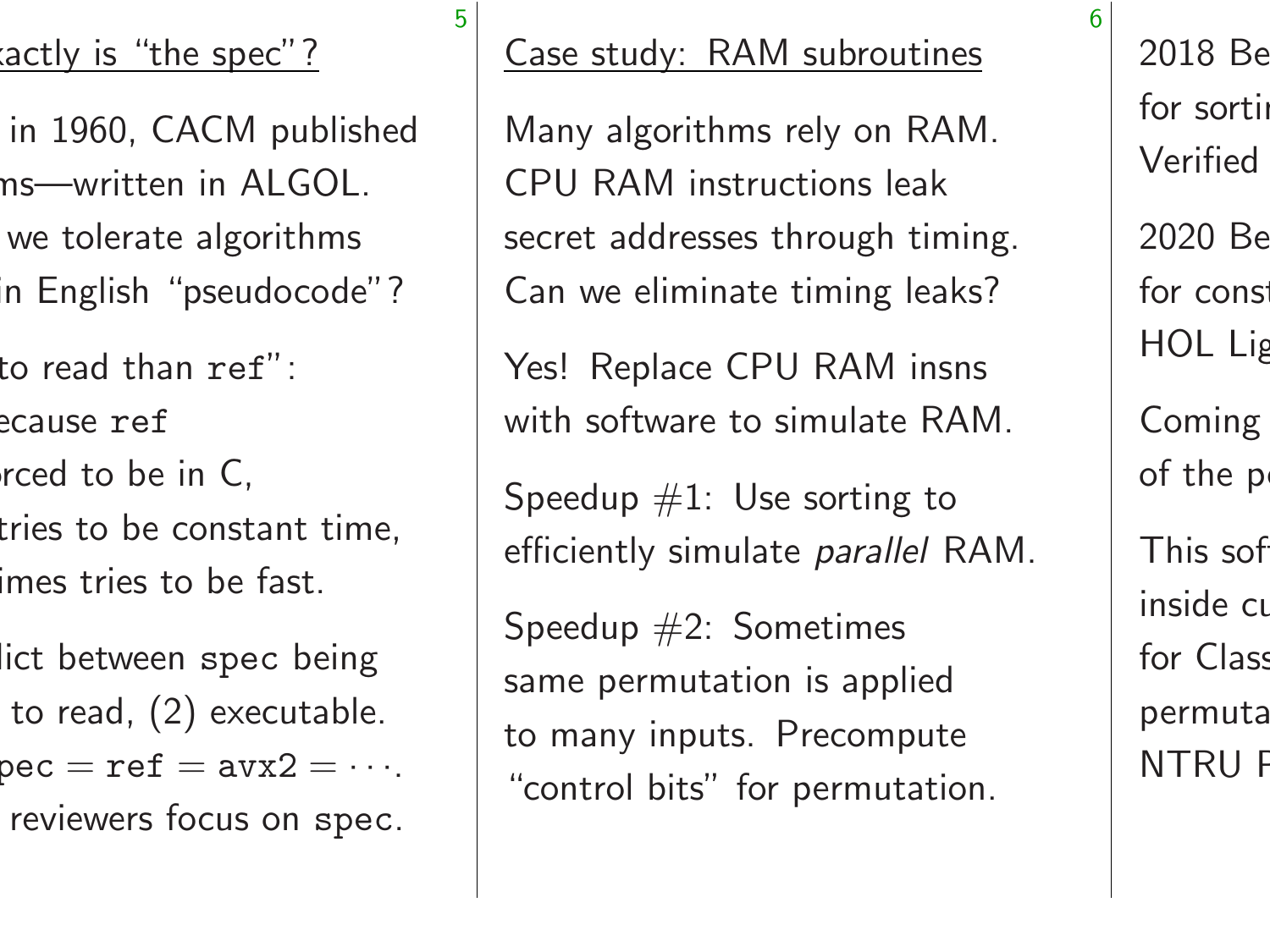### he spec"?

CACM published en in ALGOL. te algorithms "pseudocode"?

5

an  $\operatorname{ref}''$  :

 $\int$ 

 $e$  in  $C$ ,

constant time, to be fast.

en spec being (2) executable.

 $\dot{\mathbf{z}} = \text{avx2} = \cdots$ .

focus on spec.

Speedup  $\#1$ : Use sorting to efficiently simulate parallel RAM.

Speedup  $#2$ : Sometimes same permutation is applied to many inputs. Precompute "control bits" for permutation.

### 2018 Bernstein: sp for sorting integer Verified constant-t 2020 Bernstein: sp for constant-time HOL Light proof of Coming soon: ver of the permutation This software is al inside current soft for Classic McEliee permutations), NT NTRU Prime (sort

### Case study: RAM subroutines

Many algorithms rely on RAM. CPU RAM instructions leak secret addresses through timing. Can we eliminate timing leaks?

Yes! Replace CPU RAM insns with software to simulate RAM.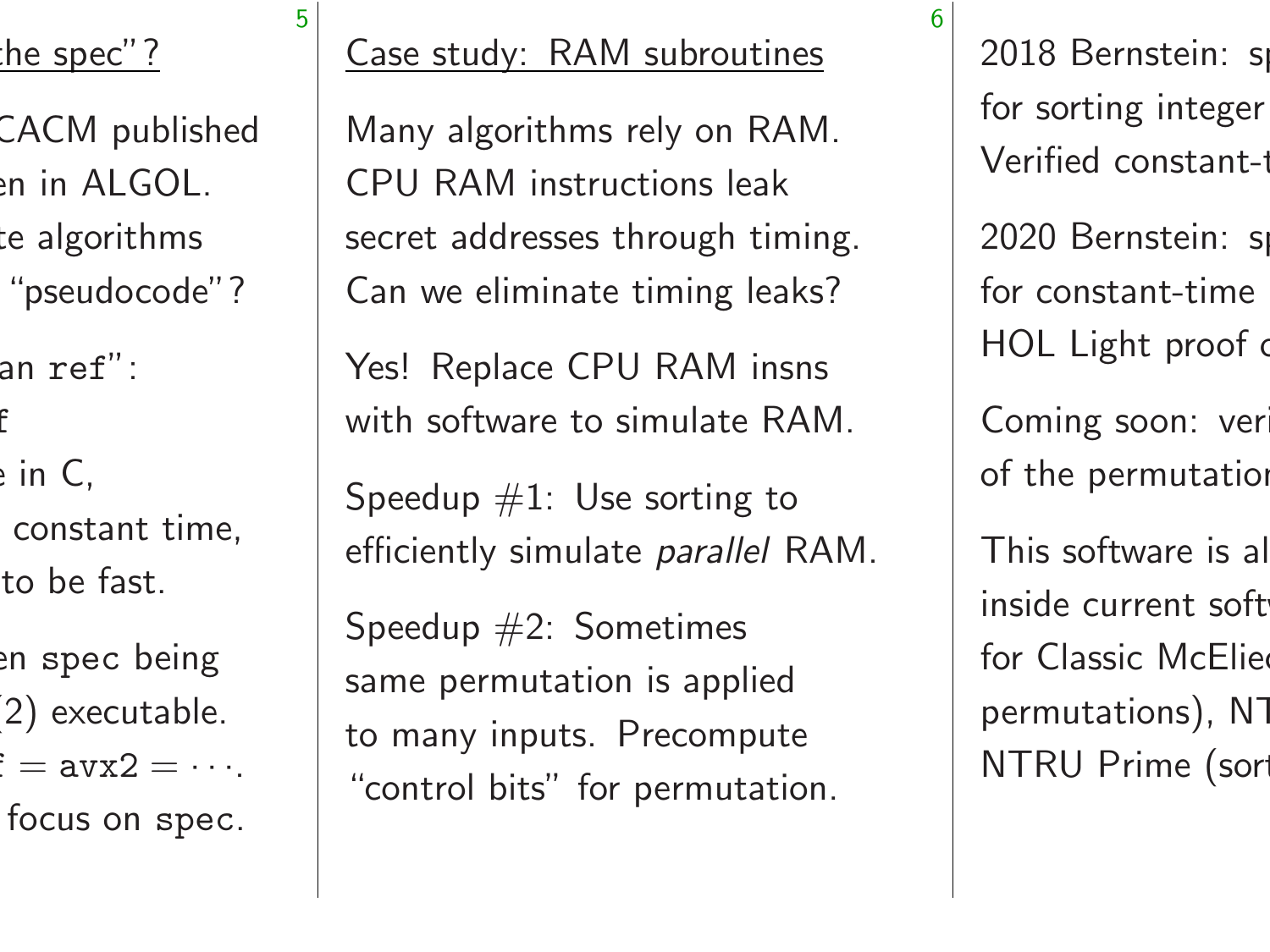blished OL.

what exactly is "the spectrum".

5

 $ms$ de"?

time,

eing able.

 $=$   $\cdots$ .

spec.

• sometimes tries to be fast.

Speedup  $#2$ : Sometimes same permutation is applied to many inputs. Precompute "control bits" for permutation.

6

### Case study: RAM subroutines

Many algorithms rely on RAM. CPU RAM instructions leak secret addresses through timing. Can we eliminate timing leaks? Yes! Replace CPU RAM insns with software to simulate RAM.

Speedup  $\#1$ : Use sorting to efficiently simulate *parallel* RAM.

- 2018 Bernstein: speed record
- for sorting integer arrays.
- Verified constant-time softw
- 
- 2020 Bernstein: speed record
- for constant-time permutation
- HOL Light proof of algorith
- Coming soon: verification
- of the permutation software.
- This software is already used inside current software relea
- for Classic McEliece (sorting permutations), NTRU (sorti
- NTRU Prime (sorting).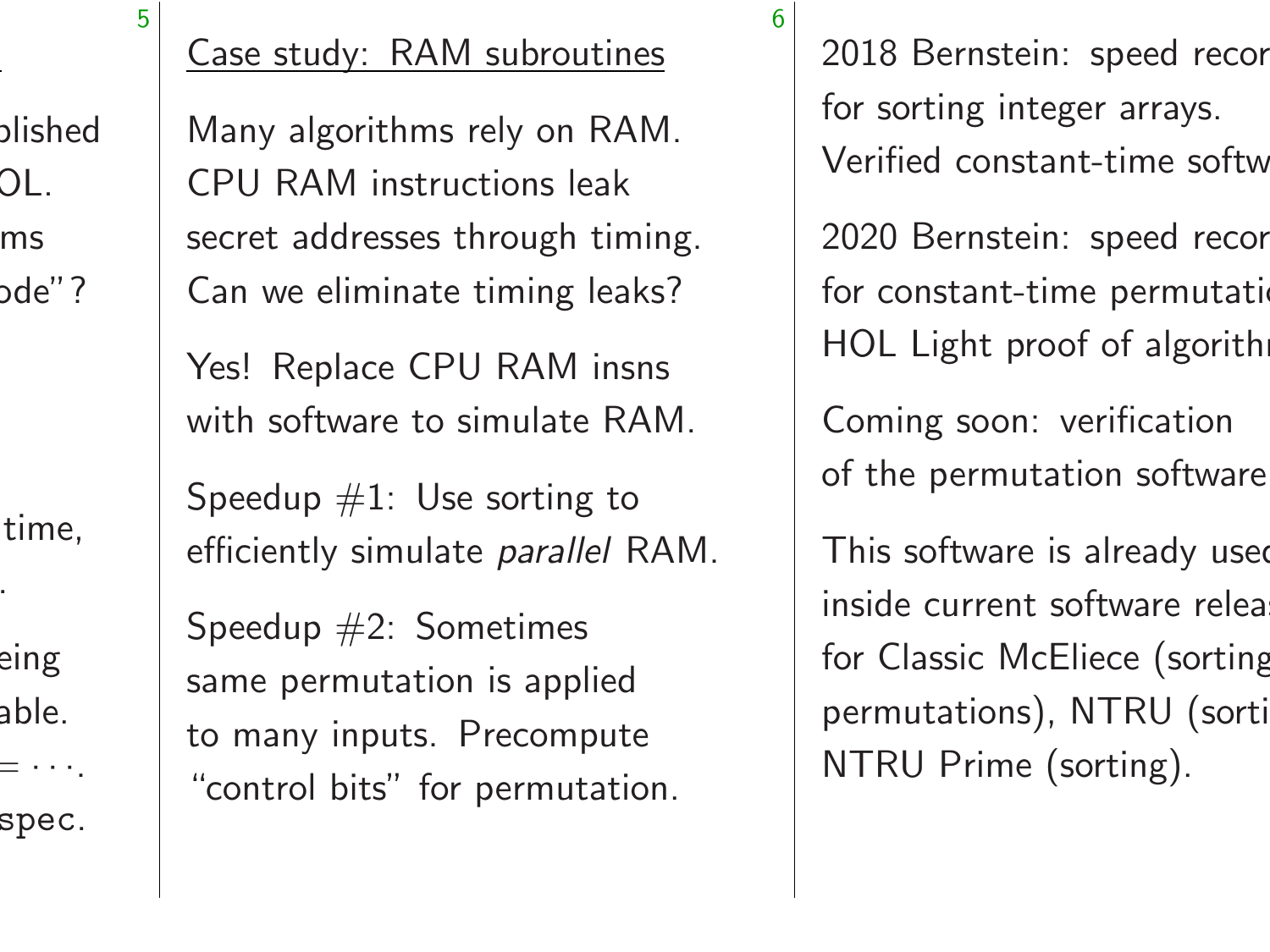#### Case study: RAM subroutines

Many algorithms rely on RAM. CPU RAM instructions leak secret addresses through timing. Can we eliminate timing leaks?

Speedup  $\#1$ : Use sorting to efficiently simulate parallel RAM.

Yes! Replace CPU RAM insns with software to simulate RAM.

Speedup  $#2$ : Sometimes same permutation is applied to many inputs. Precompute "control bits" for permutation. 7

- 
- 
- 
- 
- 
- 
- 
- 

2018 Bernstein: speed records for sorting integer arrays. Verified constant-time software. 2020 Bernstein: speed records for constant-time permutations. HOL Light proof of algorithm. Coming soon: verification of the permutation software.

This software is already used inside current software releases for Classic McEliece (sorting and permutations), NTRU (sorting), NTRU Prime (sorting).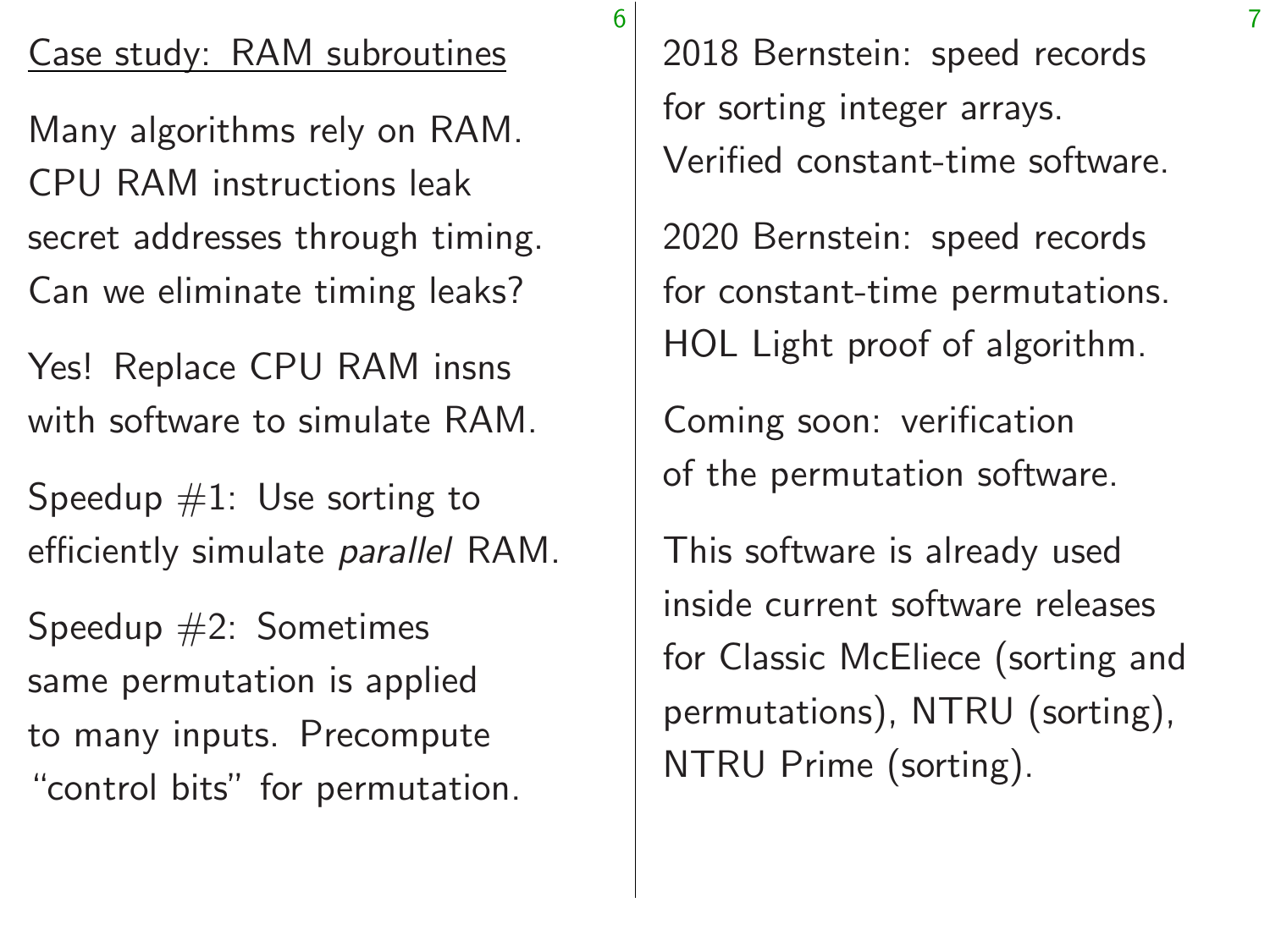### dy: RAM subroutines

6

gorithms rely on RAM. M instructions leak ddresses through timing. eliminate timing leaks?

place CPU RAM insns tware to simulate RAM.

 $\theta$   $\#1$ : Use sorting to y simulate parallel RAM.

 $+2$ : Sometimes rmutation is applied inputs. Precompute

bits" for permutation.

7

Imagine automat fast bina

"Compil prove th always v

If all of  $\overline{f}$ 

2018 Bernstein: speed records for sorting integer arrays. Verified constant-time software.

2020 Bernstein: speed records for constant-time permutations. HOL Light proof of algorithm.

Coming soon: verification of the permutation software.

This software is already used inside current software releases for Classic McEliece (sorting and permutations), NTRU (sorting), NTRU Prime (sorting).

### The con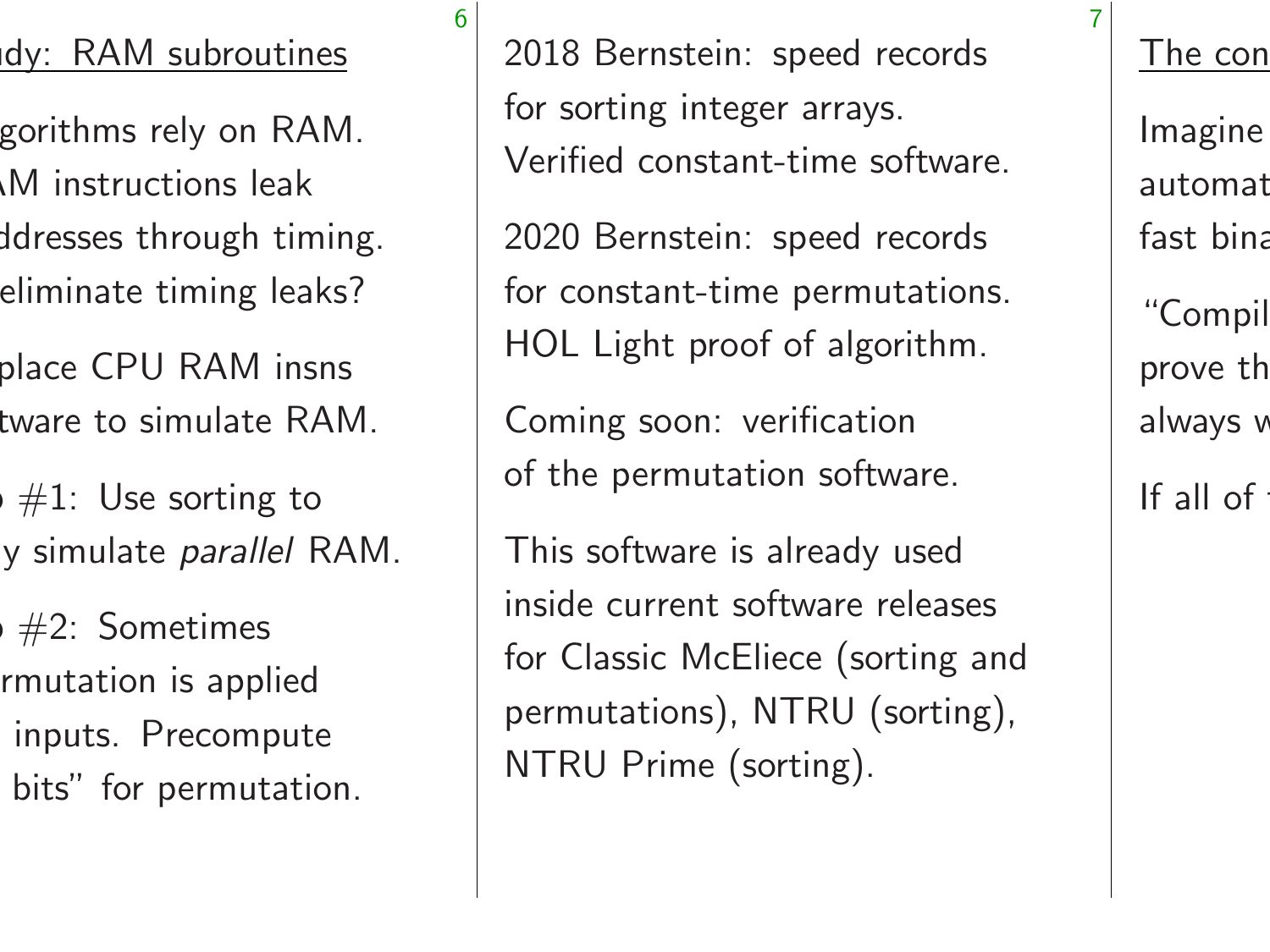#### subroutines

6

ely on RAM. tions leak irough timing. timing leaks?

RAM insns imulate RAM.

sorting to e parallel RAM.

netimes

is applied

'recompute

permutation.

7

### Imagine an optimi automatically conv fast binary for whi

### "Compiler verification" prove that the cor always works corre

### If all of this is don

2018 Bernstein: speed records for sorting integer arrays. Verified constant-time software.

2020 Bernstein: speed records for constant-time permutations. HOL Light proof of algorithm.

Coming soon: verification of the permutation software.

This software is already used inside current software releases for Classic McEliece (sorting and permutations), NTRU (sorting), NTRU Prime (sorting).

#### The conventional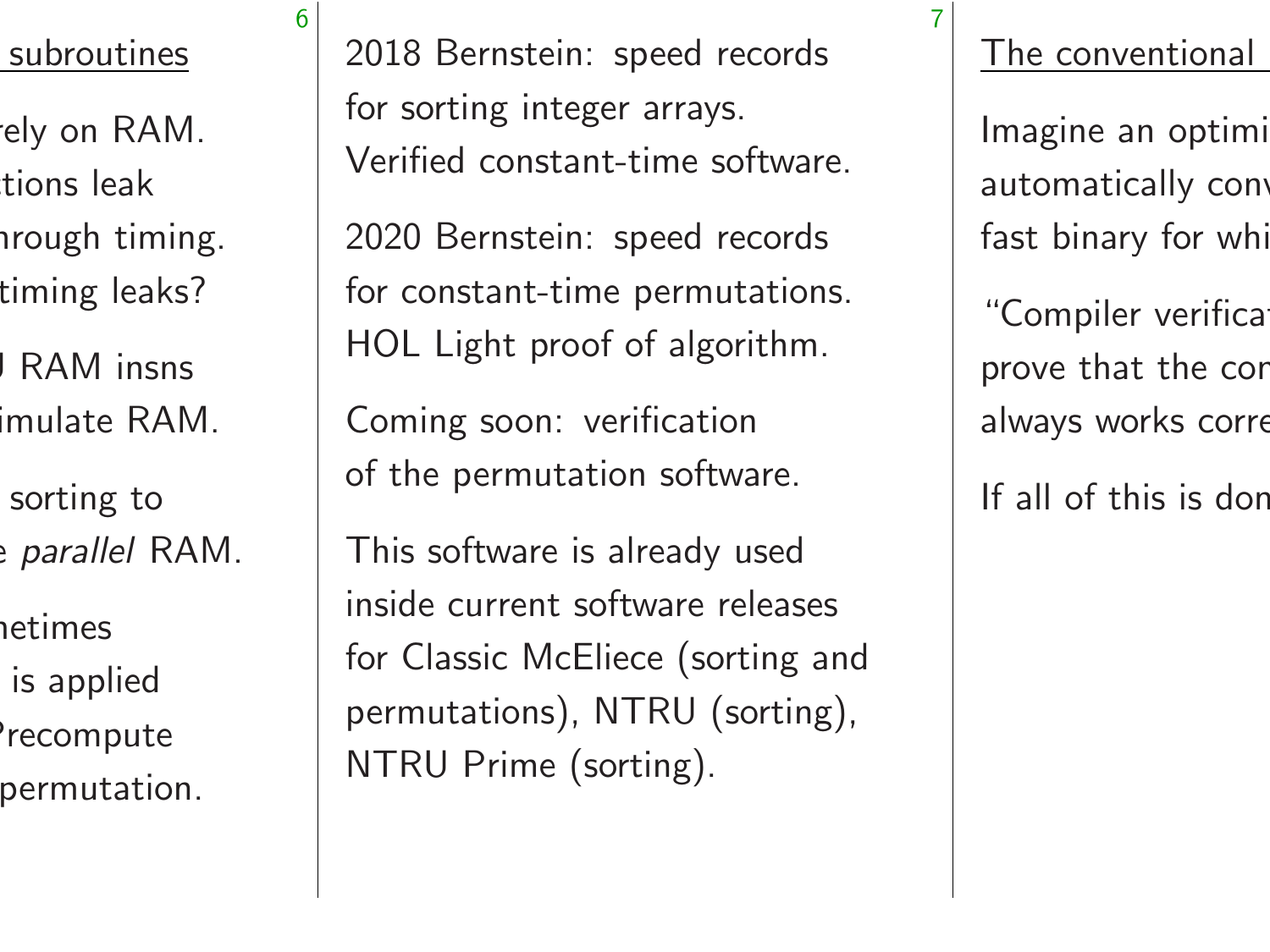|--|

 $M<sub>1</sub>$ 

ing. ks?

ns AM.

 $\overline{\phantom{a}}$ RAM.

e on. 7

- Imagine an optimizing comp automatically converting sp
- fast binary for whichever CP
- "Compiler verification":
- prove that the compiler
- always works correctly.
- If all of this is done, great!

2018 Bernstein: speed records for sorting integer arrays. Verified constant-time software. 2020 Bernstein: speed records for constant-time permutations. HOL Light proof of algorithm. Coming soon: verification of the permutation software. This software is already used inside current software releases for Classic McEliece (sorting and permutations), NTRU (sorting), NTRU Prime (sorting).

#### The conventional path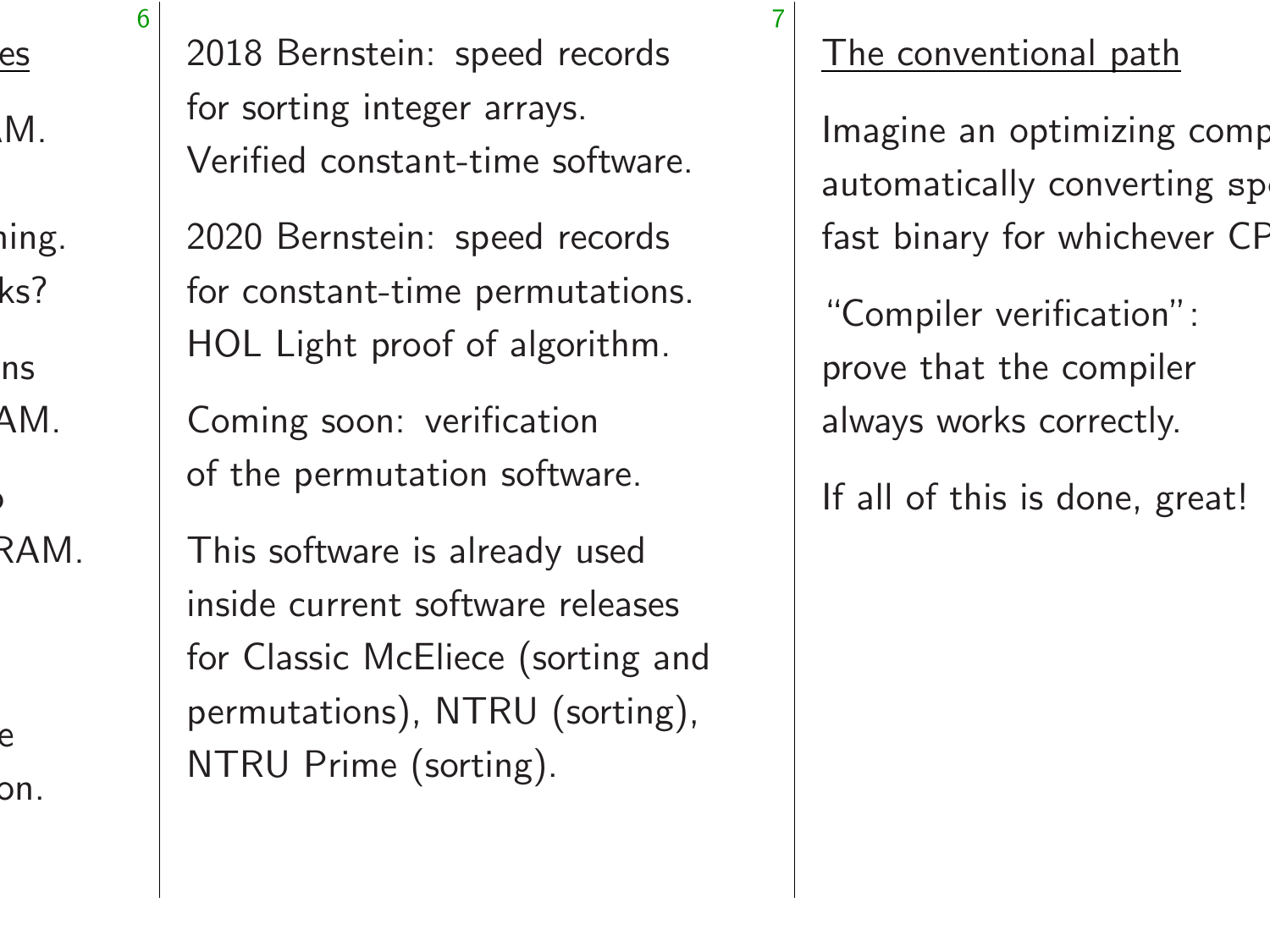2018 Bernstein: speed records for sorting integer arrays. Verified constant-time software.

2020 Bernstein: speed records for constant-time permutations. HOL Light proof of algorithm.

Coming soon: verification of the permutation software.

This software is already used inside current software releases for Classic McEliece (sorting and permutations), NTRU (sorting), NTRU Prime (sorting).

### The conventional path

Imagine an optimizing compiler automatically converting spec  $\rightarrow$ fast binary for whichever CPU.

"Compiler verification": prove that the compiler always works correctly.

If all of this is done, great!

- 
- 
- 
- 
-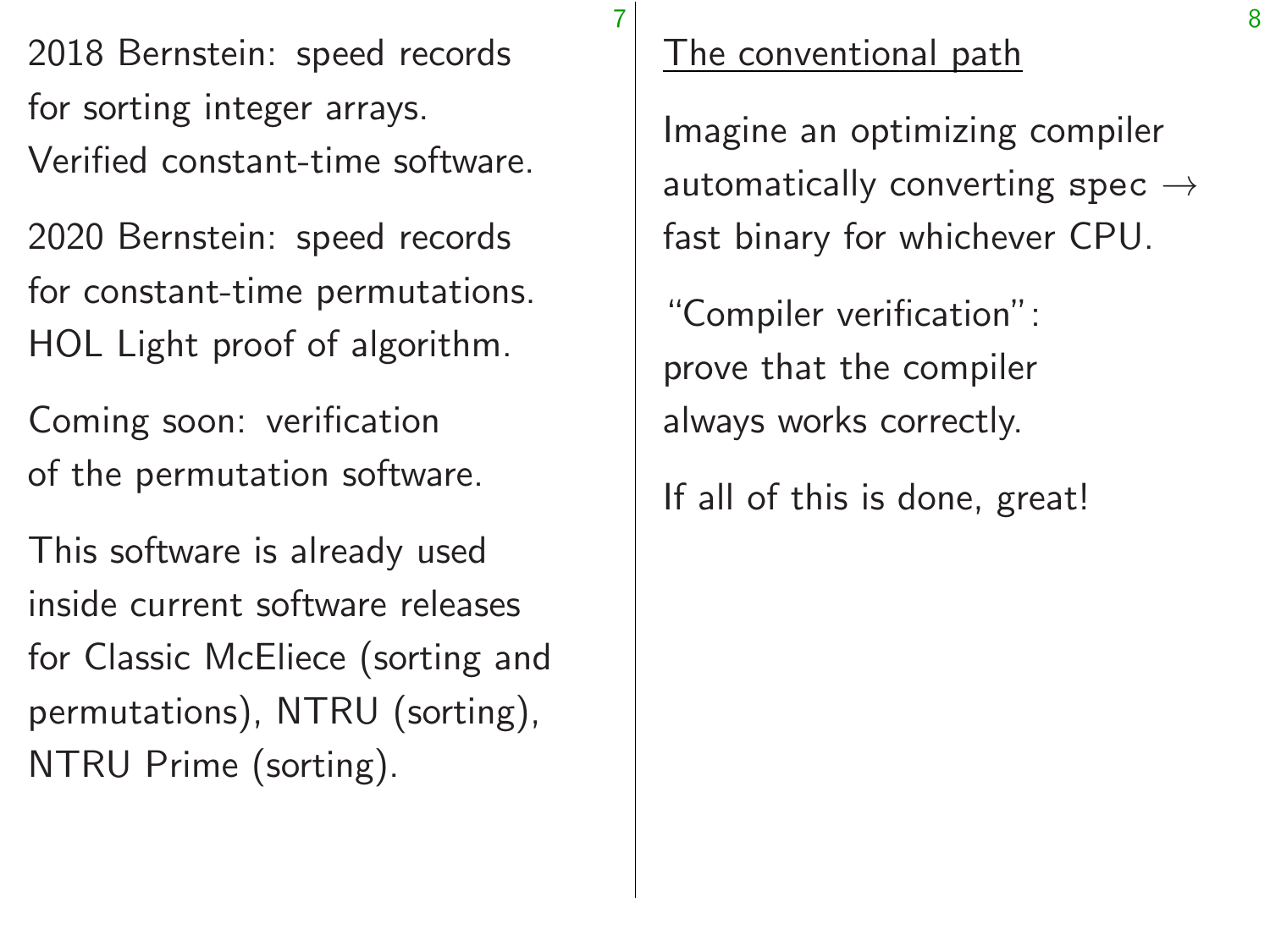2018 Bernstein: speed records for sorting integer arrays. Verified constant-time software.

2020 Bernstein: speed records for constant-time permutations. HOL Light proof of algorithm.

Coming soon: verification of the permutation software.

This software is already used inside current software releases for Classic McEliece (sorting and permutations), NTRU (sorting), NTRU Prime (sorting).

### The conventional path

Imagine an optimizing compiler automatically converting spec  $\rightarrow$ fast binary for whichever CPU.

"Compiler verification": prove that the compiler always works correctly.

If all of this is done, great!

Reality: Again, look at Keccak.

Speedups *>* automated speedups *>* verified automated speedups.

- 
- 
- 
- 
- 
- 
- 
-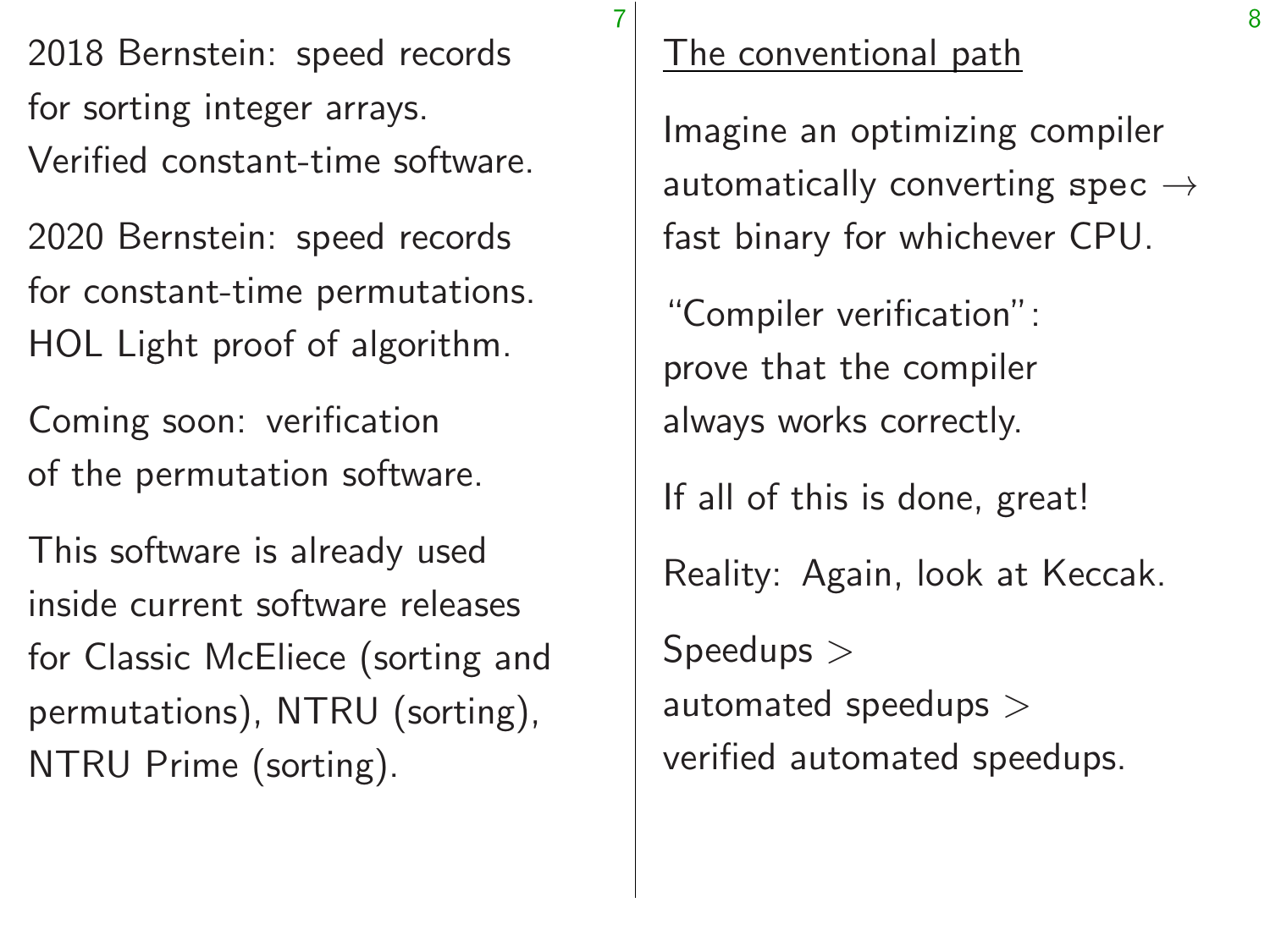rnstein: speed records ng integer arrays.

constant-time software.

rnstein: speed records tant-time permutations. sht proof of algorithm.

7

soon: verification ermutation software.

tware is already used irrent software releases ic McEliece (sorting and tions), NTRU (sorting), Prime (sorting).

8

### Optimiz.

 $spec \rightarrow$ 

#### $opt4 \rightarrow$ Some m

CPUs sh

#### The conventional path

Imagine an optimizing compiler automatically converting spec  $\rightarrow$ fast binary for whichever CPU.

"Compiler verification": prove that the compiler always works correctly.

If all of this is done, great!

Reality: Again, look at Keccak.

Speedups *>* automated speedups *>* verified automated speedups.

### Verifying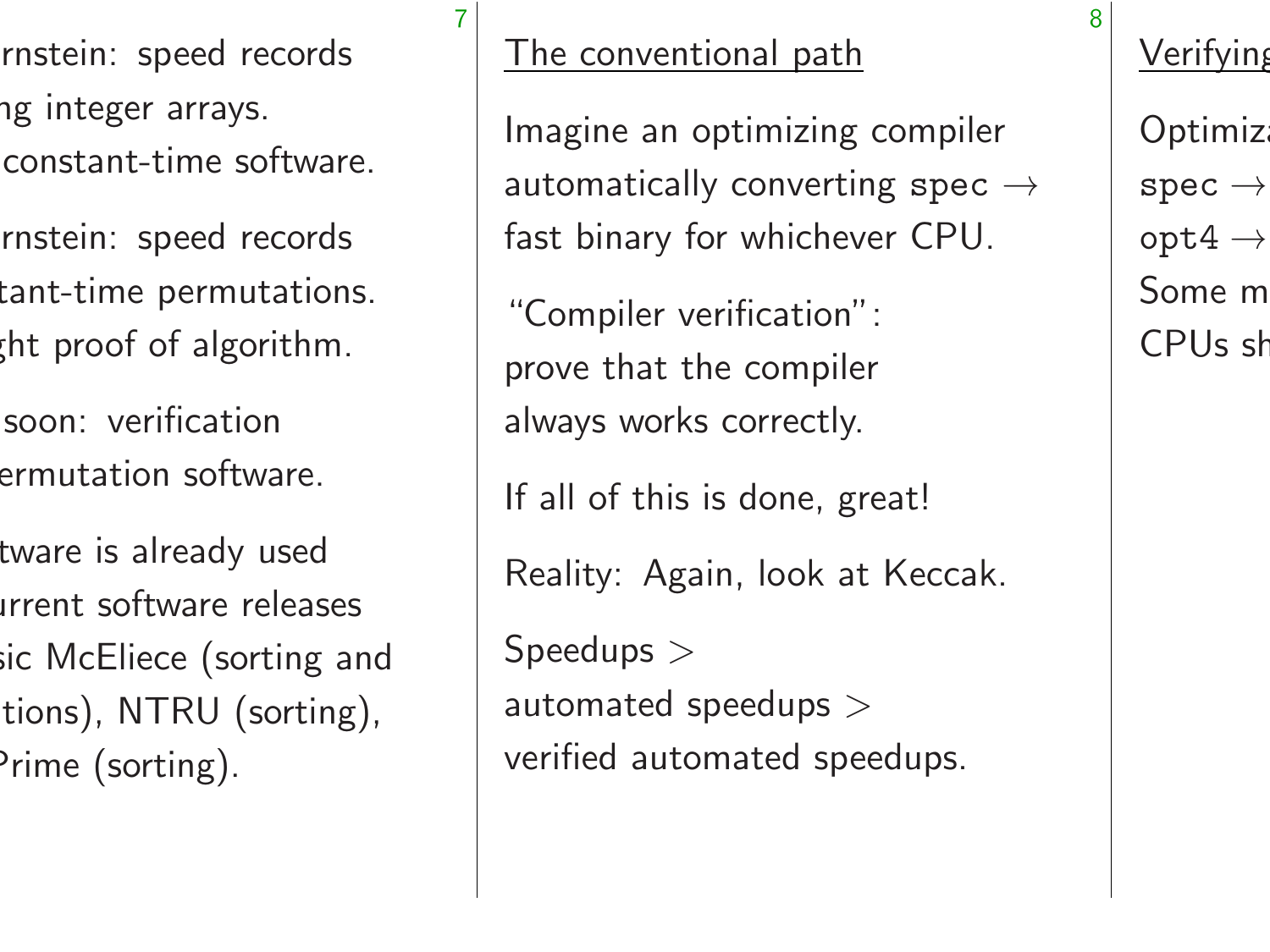2018 bernsteinsteinsteurparten: speed records

7

- arrays.
- ime software.
- 2020 bernsteins permutations.
- of algorithm.
- ification
- n software.
- ready used ware releases ce (sorting and TRU (sorting), ting).

### The conventional path

### Verifying fast soft

### Optimization expe

 $\texttt{spec}\rightarrow\texttt{opt}\rightarrow\texttt{opt}$ 

 $opt4 \rightarrow opt5 \rightarrow \cdot$ 

Some manual step

CPUs share some

Imagine an optimizing compiler automatically converting spec  $\rightarrow$ fast binary for whichever CPU.

"Compiler verification": prove that the compiler always works correctly.

If all of this is done, great!

Reality: Again, look at Keccak.

Speedups *>* automated speedups *>* verified automated speedups.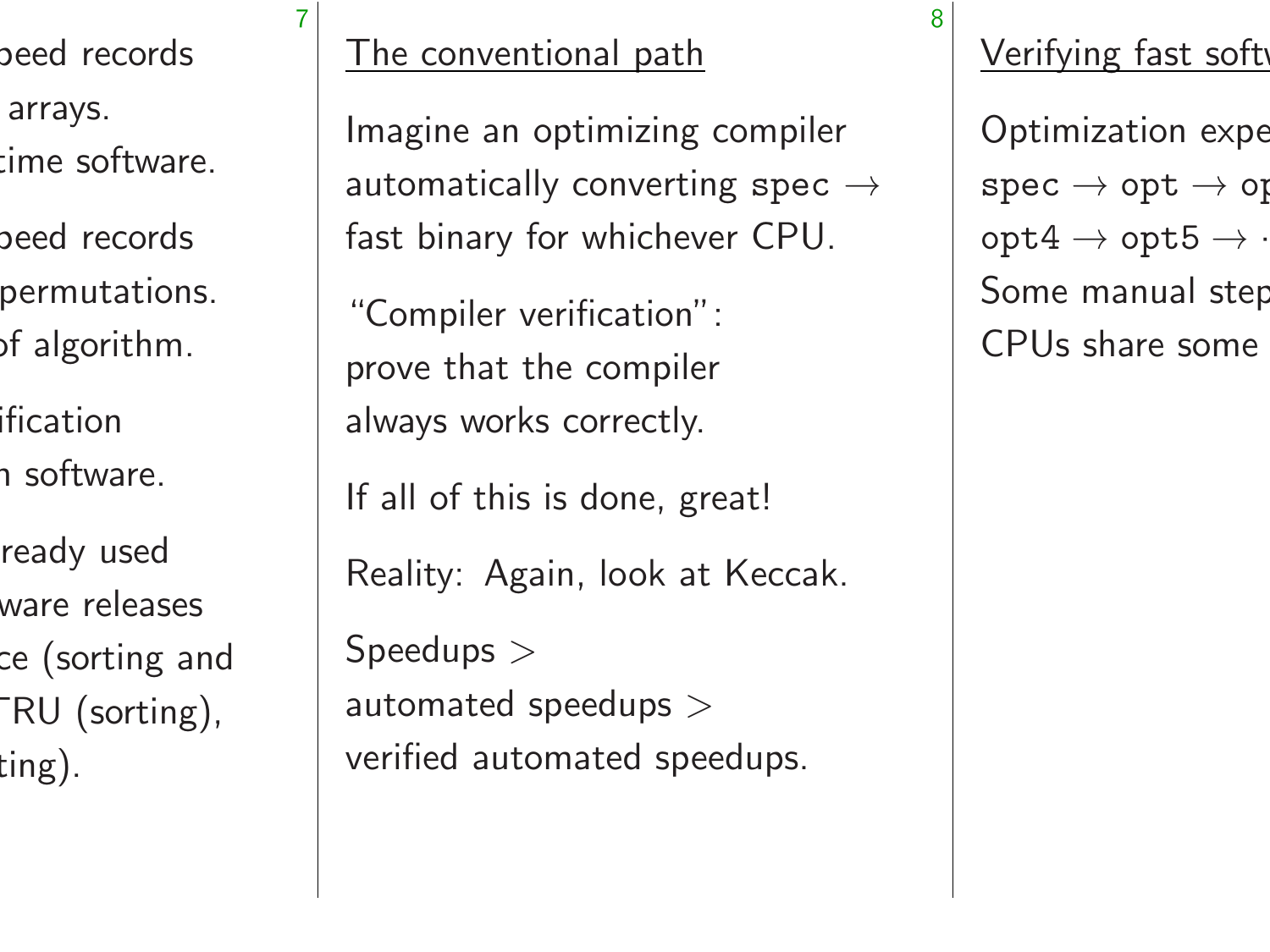|  | <b>I</b> ds |
|--|-------------|
|--|-------------|

are.

 $ds$  $\overline{\text{ons.}}$ 

 $m$  .

of the permutation software.

 $\mathsf{I}$ ses ; and ng),

The conventional path

8

#### Some manual steps, some to CPUs share some steps.

Imagine an optimizing compiler automatically converting spec  $\rightarrow$ fast binary for whichever CPU.

"Compiler verification": prove that the compiler always works correctly.

If all of this is done, great!

Reality: Again, look at Keccak.

Speedups *>* automated speedups *>* verified automated speedups.

#### Verifying fast software

#### Optimization experts:

#### $spec \rightarrow opt \rightarrow opt2 \rightarrow opt$

 $opt4 \rightarrow opt5 \rightarrow \cdots \rightarrow avx2$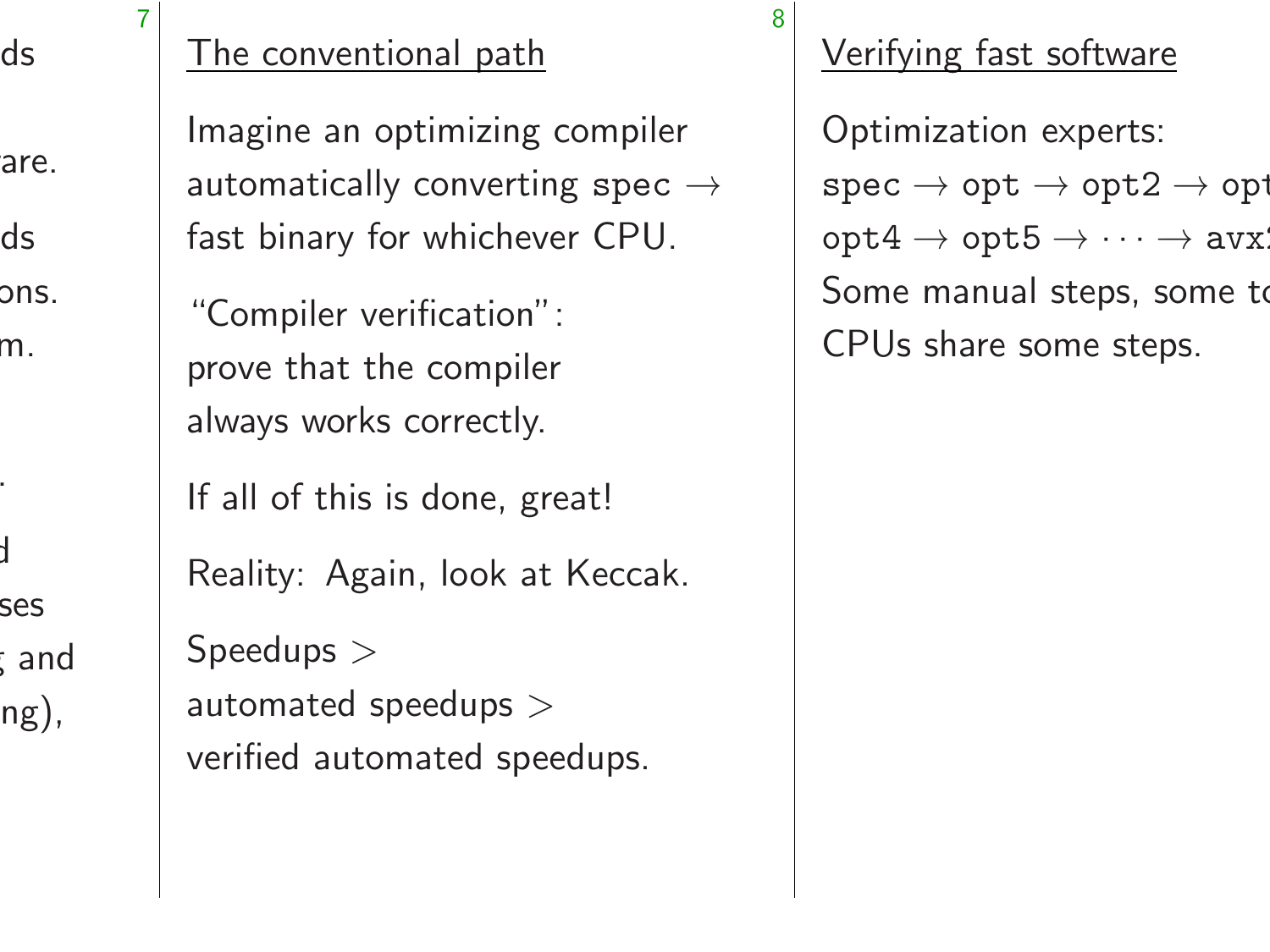#### The conventional path

Imagine an optimizing compiler automatically converting spec  $\rightarrow$ fast binary for whichever CPU.

"Compiler verification": prove that the compiler always works correctly.

If all of this is done, great!

Reality: Again, look at Keccak.

Speedups *>* automated speedups *>* verified automated speedups. Verifying fast software

Optimization experts:  $\texttt{spec}\rightarrow\texttt{opt}\rightarrow\texttt{opt2}\rightarrow\texttt{opt3}\rightarrow$  $opt4 \rightarrow opt5 \rightarrow \cdots \rightarrow avx2.$ Some manual steps, some tools. CPUs share some steps.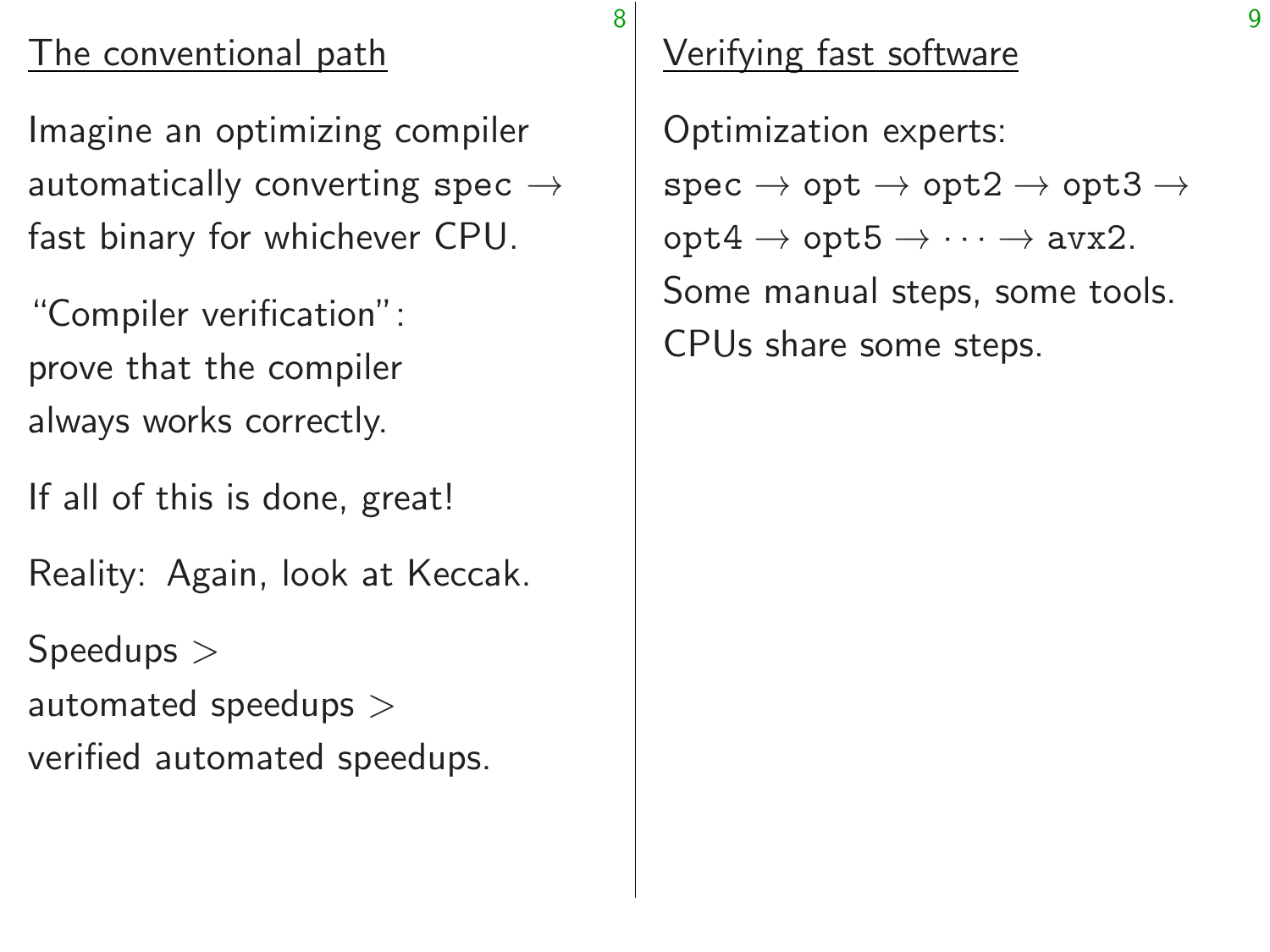#### The conventional path

Imagine an optimizing compiler automatically converting spec  $\rightarrow$ fast binary for whichever CPU.

"Compiler verification": prove that the compiler always works correctly.

If all of this is done, great!

"Translation validation": verify equivalence of tool output to tool input. Doesn't require verifying that the tool always works.

Reality: Again, look at Keccak.

Speedups *>* automated speedups *>* verified automated speedups. Verifying fast software

Optimization experts:  $spec \rightarrow opt \rightarrow opt2 \rightarrow opt3 \rightarrow$  $opt4 \rightarrow opt5 \rightarrow \cdots \rightarrow avx2.$ Some manual steps, some tools. CPUs share some steps.

"Transformation verification": verify equivalence of manual output to manual input.

- 
- 
- 
- 
- 
- 
- 
- 
- 
- 
- 
- 
-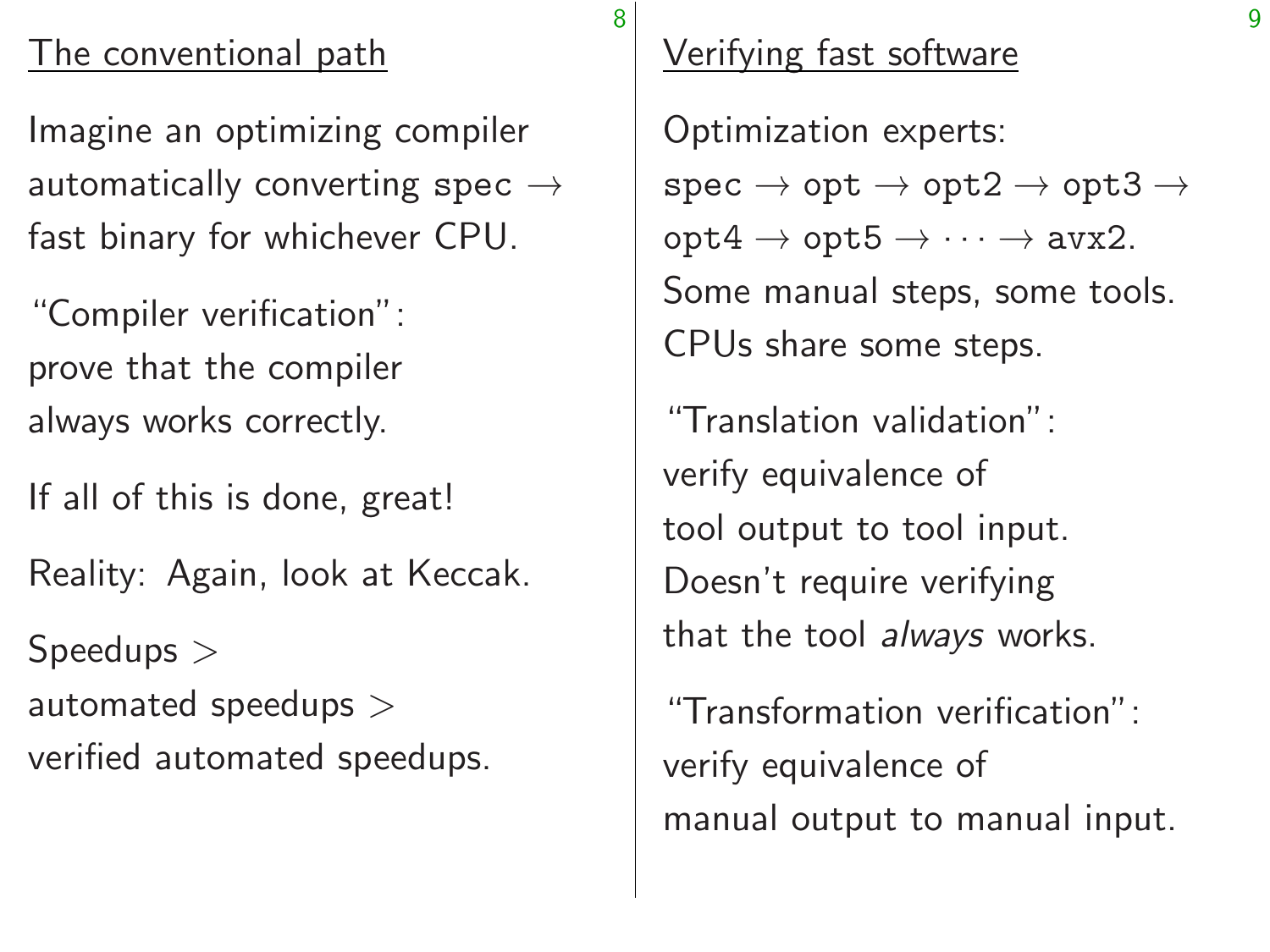#### ventional path

an optimizing compiler ically converting spec  $\rightarrow$ ary for whichever CPU.

er verification": at the compiler vorks correctly.

8

this is done, great!

Again, look at Keccak.

 $|S|>$ 

ed speedups  $>$ 

automated speedups.

"Translation validation": verify equivalence of tool output to tool input. Doesn't require verifying that the tool always works. 9

Verifying fast software

Optimization experts:  $spec \rightarrow opt \rightarrow opt2 \rightarrow opt3 \rightarrow$  $opt4 \rightarrow opt5 \rightarrow \cdots \rightarrow avx2.$ Some manual steps, some tools. CPUs share some steps.

"Transformation verification": verify equivalence of manual output to manual input.

Allowing For verif  $spec \leftrightarrow$ verif3 Don't tr match th  $spec \rightarrow$  $opt4 \rightarrow$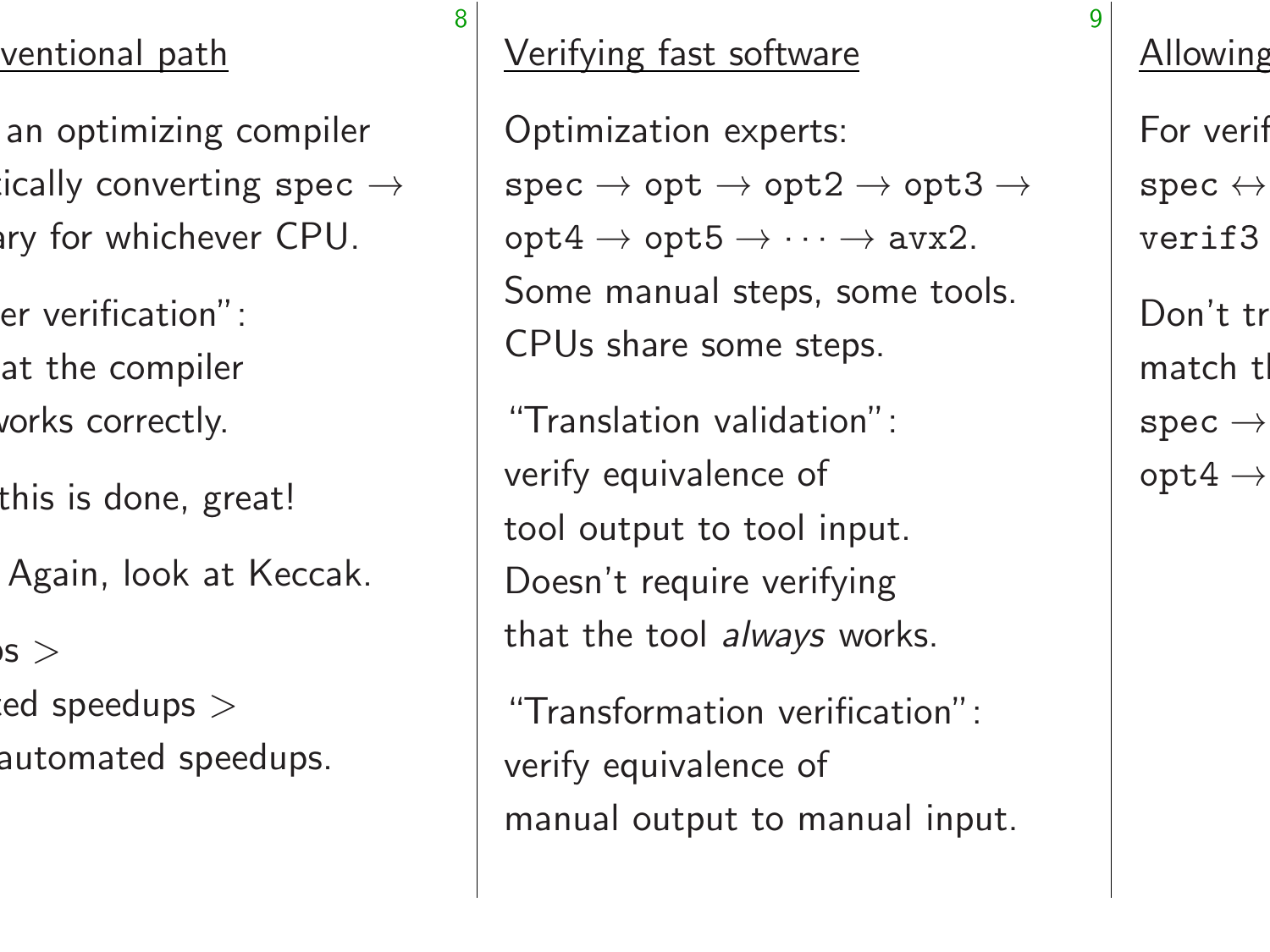#### path

zing compiler verting spec  $\rightarrow$ chever CPU.

8

tion":

npiler

 $ectly.$ 

e, great!

ok at Keccak.

 $ps >$ l speedups.

"Translation validation": verify equivalence of tool output to tool input. Doesn't require verifying that the tool always works. 9

For verification, su  $spec \leftrightarrow verif \leftrightarrow$  $verif3 \leftrightarrow \cdots \leftrightarrow x$ 

Don't try to force match the develop  $spec \rightarrow opt \rightarrow opt$  $opt4 \rightarrow opt5 \rightarrow \cdot$ 

### Verifying fast software

Optimization experts:  $spec \rightarrow opt \rightarrow opt2 \rightarrow opt3 \rightarrow$  $opt4 \rightarrow opt5 \rightarrow \cdots \rightarrow avx2.$ Some manual steps, some tools. CPUs share some steps.

"Transformation verification": verify equivalence of manual output to manual input.

#### Allowing new verif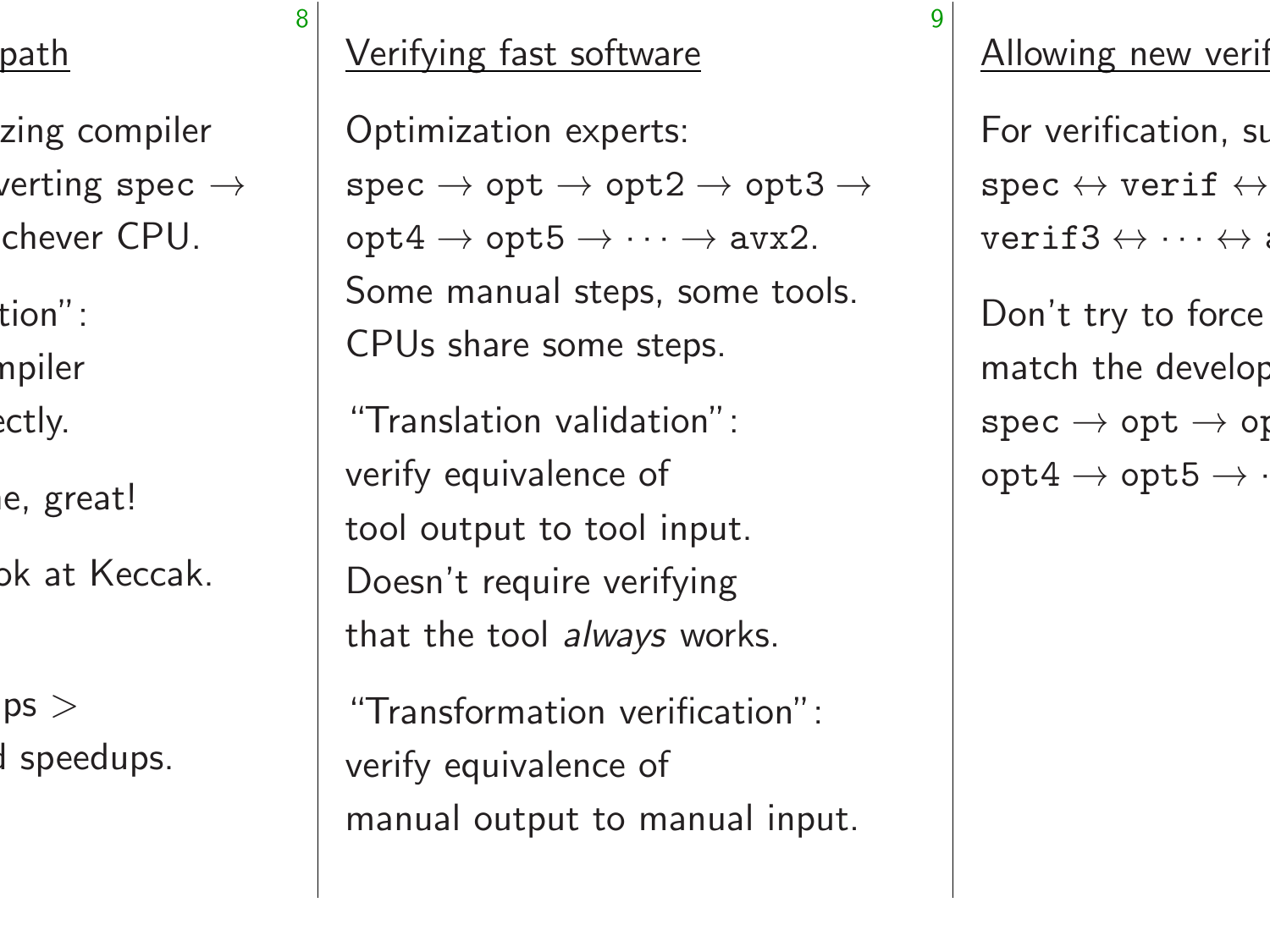| iler                                              |
|---------------------------------------------------|
| $\rightarrow$<br>ec                               |
| $\blacktriangle$ l $\blacktriangle$<br><b>J</b> . |

```
ak.
```
 $\sum_{i=1}^{n}$ 

9

#### Allowing new verification ch

- For verification, suffices to b
- $spec \leftrightarrow verif \leftrightarrow verif2 \leftrightarrow$
- $verif3 \leftrightarrow \cdots \leftrightarrow avx2.$
- Don't try to force this chain match the development path  $spec \rightarrow opt \rightarrow opt2 \rightarrow opt$  $opt4 \rightarrow opt5 \rightarrow \cdots \rightarrow avx2$

### Verifying fast software

Optimization experts:  $spec \rightarrow opt \rightarrow opt2 \rightarrow opt3 \rightarrow$  $opt4 \rightarrow opt5 \rightarrow \cdots \rightarrow avx2.$ Some manual steps, some tools. CPUs share some steps. "Translation validation": verify equivalence of tool output to tool input. Doesn't require verifying

that the tool always works.

"Transformation verification": verify equivalence of manual output to manual input.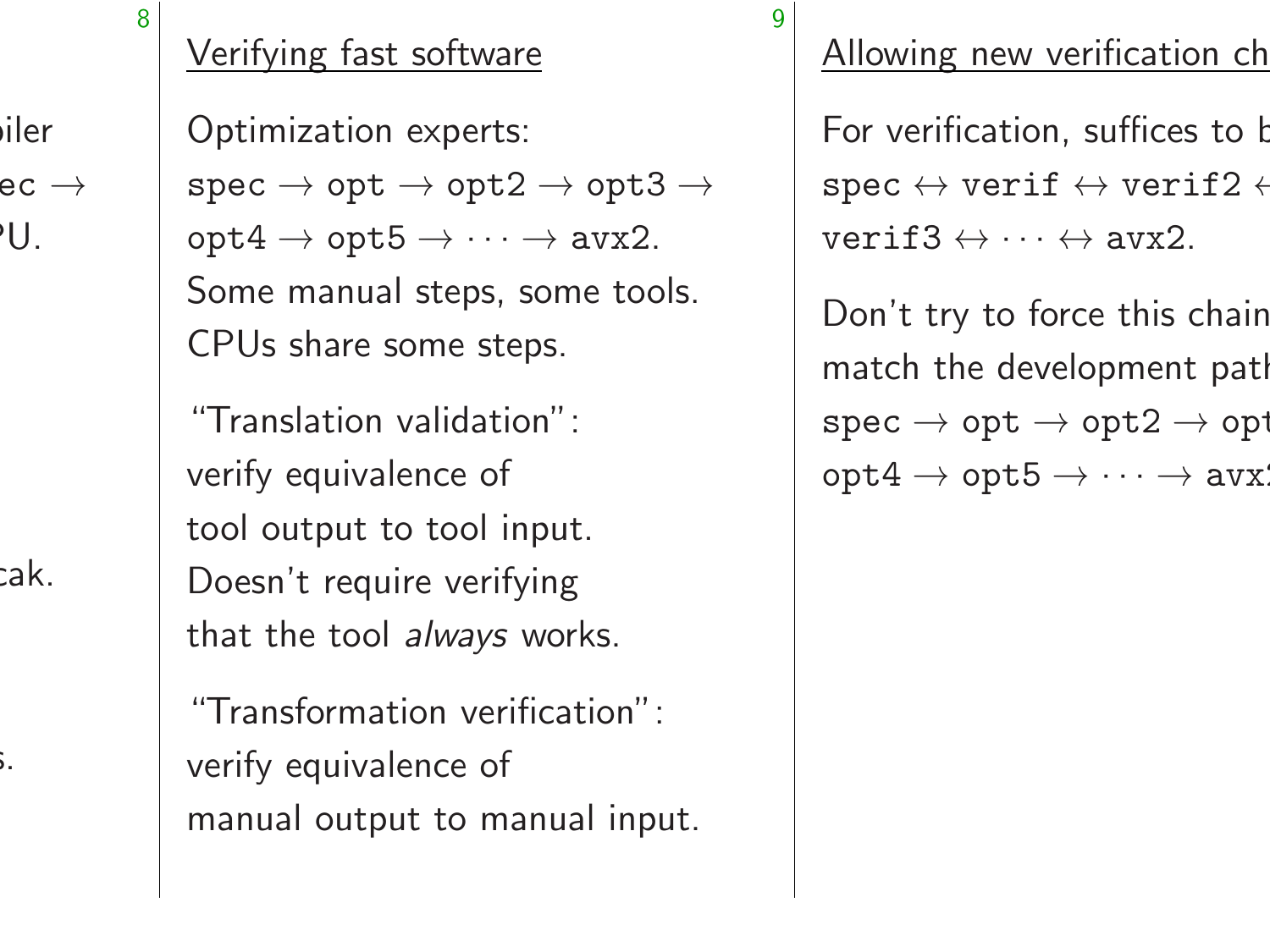#### Verifying fast software

"Translation validation": verify equivalence of tool output to tool input. Doesn't require verifying that the tool always works.

Optimization experts:  $spec \rightarrow opt \rightarrow opt2 \rightarrow opt3 \rightarrow$  $opt4 \rightarrow opt5 \rightarrow \cdots \rightarrow avx2.$ Some manual steps, some tools. CPUs share some steps.

For verification, suffices to build  $spec \leftrightarrow verif \leftrightarrow verif2 \leftrightarrow$  $verif3 \leftrightarrow \cdots \leftrightarrow avx2.$ 

Don't try to force this chain to match the development path  $spec \rightarrow opt \rightarrow opt2 \rightarrow opt3 \rightarrow$  $opt4 \rightarrow opt5 \rightarrow \cdots \rightarrow avx2.$ 

"Transformation verification": verify equivalence of manual output to manual input.

#### 10

- 
- 
- 

Allowing new verification chains